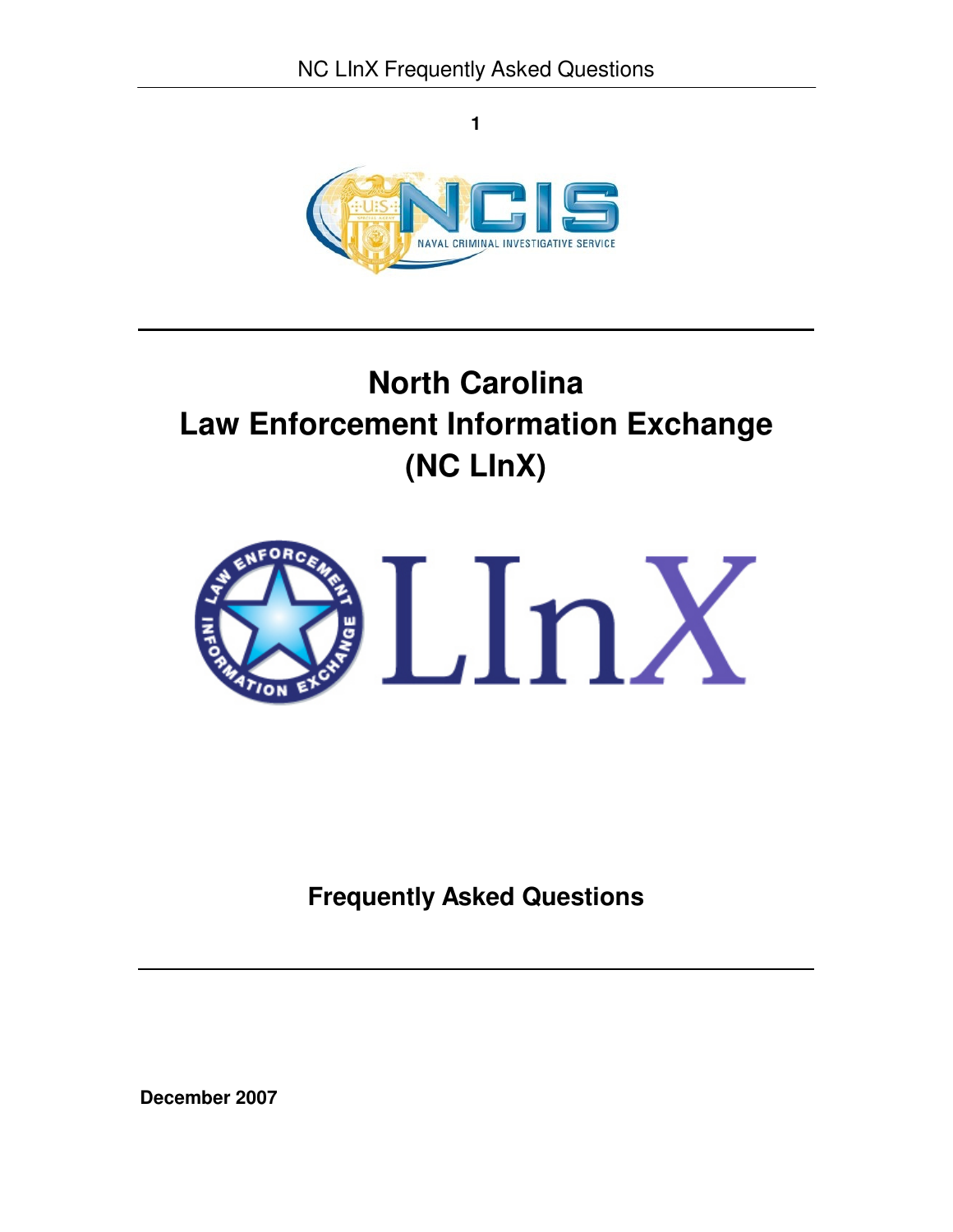# **Table of Contents**

| $\mathbf{1}$   |                                                                                      |                                                                                          |  |  |  |
|----------------|--------------------------------------------------------------------------------------|------------------------------------------------------------------------------------------|--|--|--|
|                | 1.1                                                                                  |                                                                                          |  |  |  |
| 2              |                                                                                      |                                                                                          |  |  |  |
|                | 2.1                                                                                  |                                                                                          |  |  |  |
|                | 2.2                                                                                  |                                                                                          |  |  |  |
| 3              |                                                                                      |                                                                                          |  |  |  |
|                | 3.1                                                                                  |                                                                                          |  |  |  |
|                | 3.2                                                                                  |                                                                                          |  |  |  |
|                | 3.3                                                                                  |                                                                                          |  |  |  |
|                | 3.4                                                                                  |                                                                                          |  |  |  |
|                | 3.5                                                                                  |                                                                                          |  |  |  |
|                | 3.6                                                                                  |                                                                                          |  |  |  |
| $\overline{4}$ |                                                                                      |                                                                                          |  |  |  |
|                | 4.1                                                                                  |                                                                                          |  |  |  |
|                | 4.2                                                                                  |                                                                                          |  |  |  |
|                | 4.3                                                                                  |                                                                                          |  |  |  |
|                | 4.4                                                                                  | How much information must an agency divulge about its system and network?9               |  |  |  |
|                | 4.5                                                                                  |                                                                                          |  |  |  |
|                | 4.6                                                                                  |                                                                                          |  |  |  |
|                | 4.7                                                                                  |                                                                                          |  |  |  |
|                | 4.8                                                                                  |                                                                                          |  |  |  |
| $\mathfrak{S}$ |                                                                                      |                                                                                          |  |  |  |
|                | 5.1                                                                                  | What are the Privacy Impact Assessment and Privacy Impact Statement?12                   |  |  |  |
|                | 5.2                                                                                  | Can any level of legal action result directly from a LInX query? (How will the system be |  |  |  |
|                | used? $)$ 12                                                                         |                                                                                          |  |  |  |
|                | 5.3                                                                                  |                                                                                          |  |  |  |
|                | 5.4                                                                                  |                                                                                          |  |  |  |
|                | 5.5                                                                                  |                                                                                          |  |  |  |
|                | 5.6                                                                                  |                                                                                          |  |  |  |
|                | 5.7                                                                                  |                                                                                          |  |  |  |
|                | 5.8                                                                                  | Is a participating agency allowed to make secondary dissemination of another agency's    |  |  |  |
|                | 5.9                                                                                  |                                                                                          |  |  |  |
|                | 5.10                                                                                 | How are Freedom of Information or Privacy Act requests to be handled?15                  |  |  |  |
| 6              |                                                                                      |                                                                                          |  |  |  |
|                | Who is participating in the NC LInX Program, (which federal, state, county or<br>6.1 |                                                                                          |  |  |  |

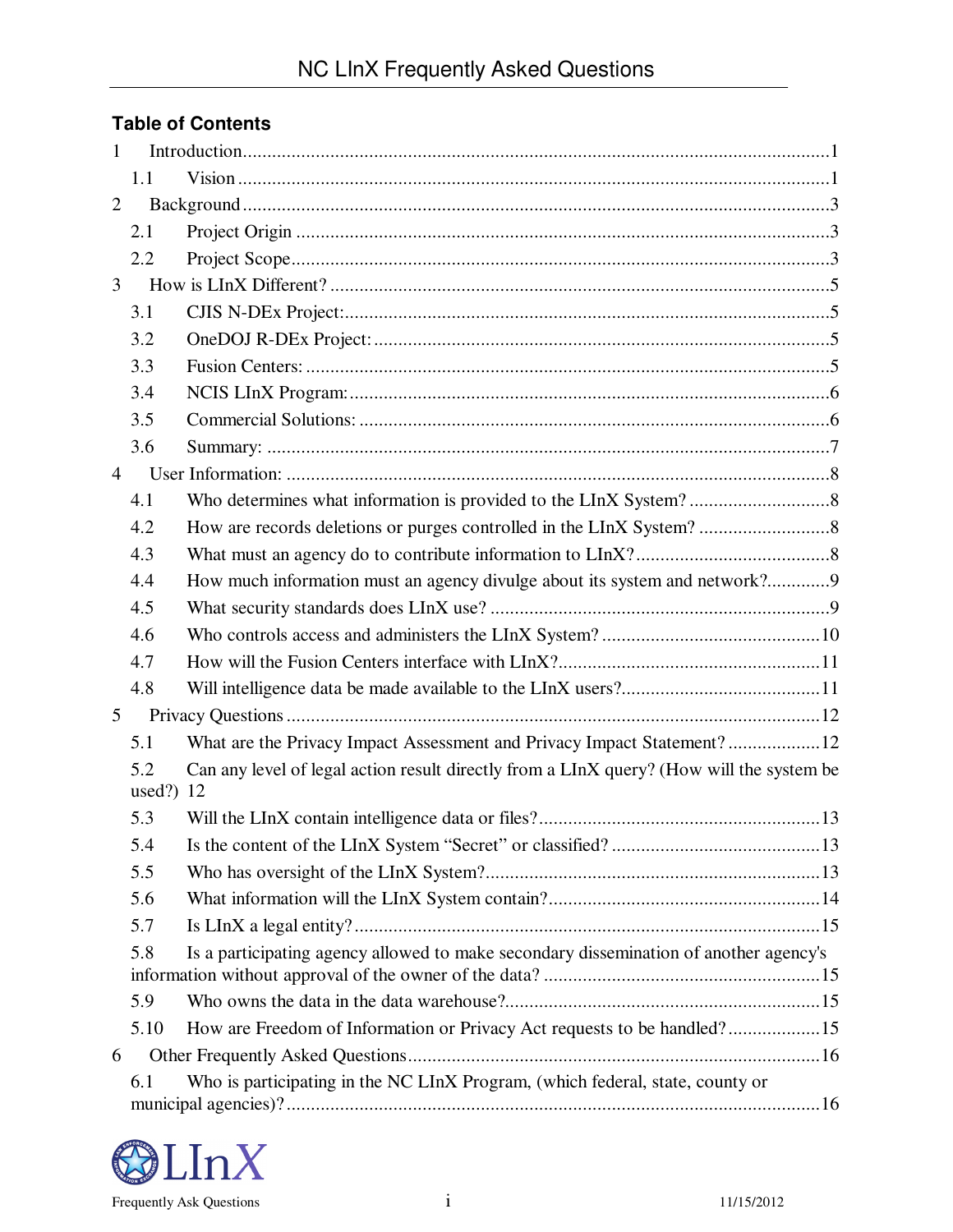| 6.2  | How does LInX gain access to federal, state, county and municipal law enforcement                                                                                                      |  |  |
|------|----------------------------------------------------------------------------------------------------------------------------------------------------------------------------------------|--|--|
|      |                                                                                                                                                                                        |  |  |
| 6.3  | How will LInX protect federal, state, county and municipal investigative data so as to<br>not jeopardize ongoing investigations, confidential information, and other sensitive data?17 |  |  |
| 6.4  |                                                                                                                                                                                        |  |  |
| 6.5  |                                                                                                                                                                                        |  |  |
| 6.6  |                                                                                                                                                                                        |  |  |
| 6.7  |                                                                                                                                                                                        |  |  |
| 6.8  |                                                                                                                                                                                        |  |  |
| 6.9  |                                                                                                                                                                                        |  |  |
| 6.10 |                                                                                                                                                                                        |  |  |
| 6.11 |                                                                                                                                                                                        |  |  |
| 6.12 | What hardware is required for users to access the LInX data warehouse?19                                                                                                               |  |  |
| 6.13 |                                                                                                                                                                                        |  |  |
| 6.14 |                                                                                                                                                                                        |  |  |
| 6.15 |                                                                                                                                                                                        |  |  |
| 6.16 |                                                                                                                                                                                        |  |  |
| 6.17 |                                                                                                                                                                                        |  |  |
| 6.18 | How is Access Security handled? (Name and password or some type of VPN                                                                                                                 |  |  |
|      | .21                                                                                                                                                                                    |  |  |

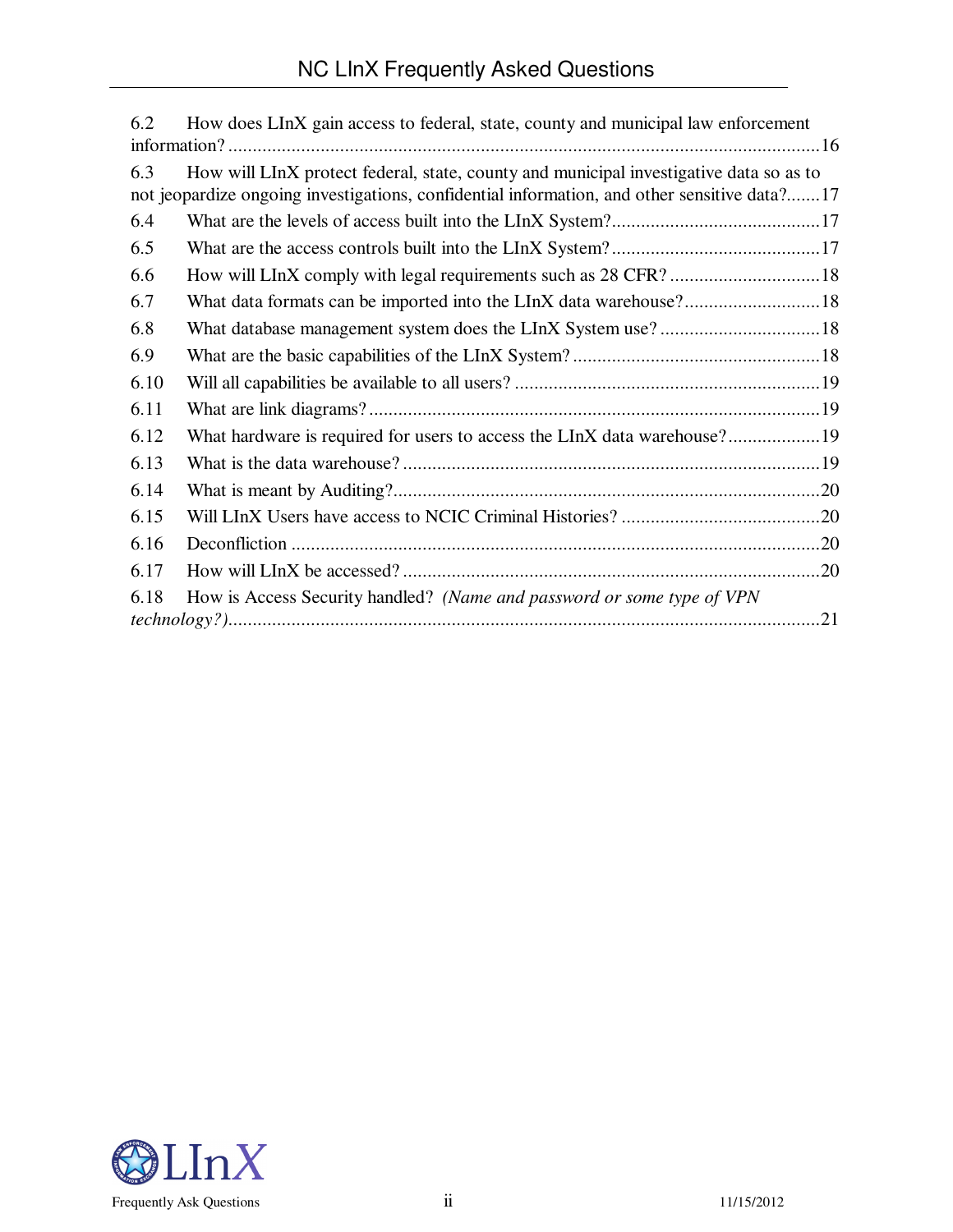# **1 Introduction**

The Naval Criminal Investigative Service's (NCIS) Law Enforcement Information Exchange (LInX) Initiative has been established as the premier information sharing effort for law enforcement agencies in six different parts of the country. This effort, developed by NCIS, has clearly demonstrated through the myriad of stunning successes the effectiveness of capturing the cumulative knowledge of federal, state, county and municipal law enforcement agencies in one location, and making that information available to the law enforcement community.

LInX has been fully implemented in Washington State / Portland, OR; the Hampton Roads region of Virginia; the Corpus Christi region of Texas; Jacksonville, FL / Kings Bay and coastal GA region; the state of Hawaii; the National Capitol Region (Northern Virginia/District of Columbia/Southern Maryland); the state of New Mexico/El Paso region of Texas; Southern California (SoCal under development); and the Eastern North Carolina region (under development). This initiative has significantly enhanced the coordination and the effectiveness of all of the participating law enforcement agencies. There are currently an excess of 400 federal, state, county and municipal agencies using the seven fully operational LInX Systems.

#### **1.1 Vision**

This document will provide a brief background on the NCIS LInX Program then address some of the frequently asked questions from the North Carolina agencies about the LInX Program. This document intends to answer as many questions as possible about the first phased development NC LInX Program, while continuing to grow over time to incorporate new information and questions as the program is developed.

The overall vision of the NCIS LInX Program in the Eastern North Carolina Region is to provide added security for the U.S. Navy equities and other DoD assets, as well as address the overall Maritime Domain Awareness strategy for DoD.

The initial phased deployment will bring together 21 police and sheriff's departments with the DoD investigative organizations and the DOJ investigative entities within the Eastern District of North Carolina. The overall goal is to tie together all of the existing desperate records management systems and existing information sharing programs within the designated region. This would result in the integration of all of the agencies within the region into a common data warehouse making all of the legally sharable information available to all participating agencies.

The scope of the NCIS - NC LInX effort will tie together all of the participating agencies within the North Carolina region regardless of the records management system utilized by those agencies. The Program will also seek to maximize and improve on the existing information sharing programs being utilized in the region.

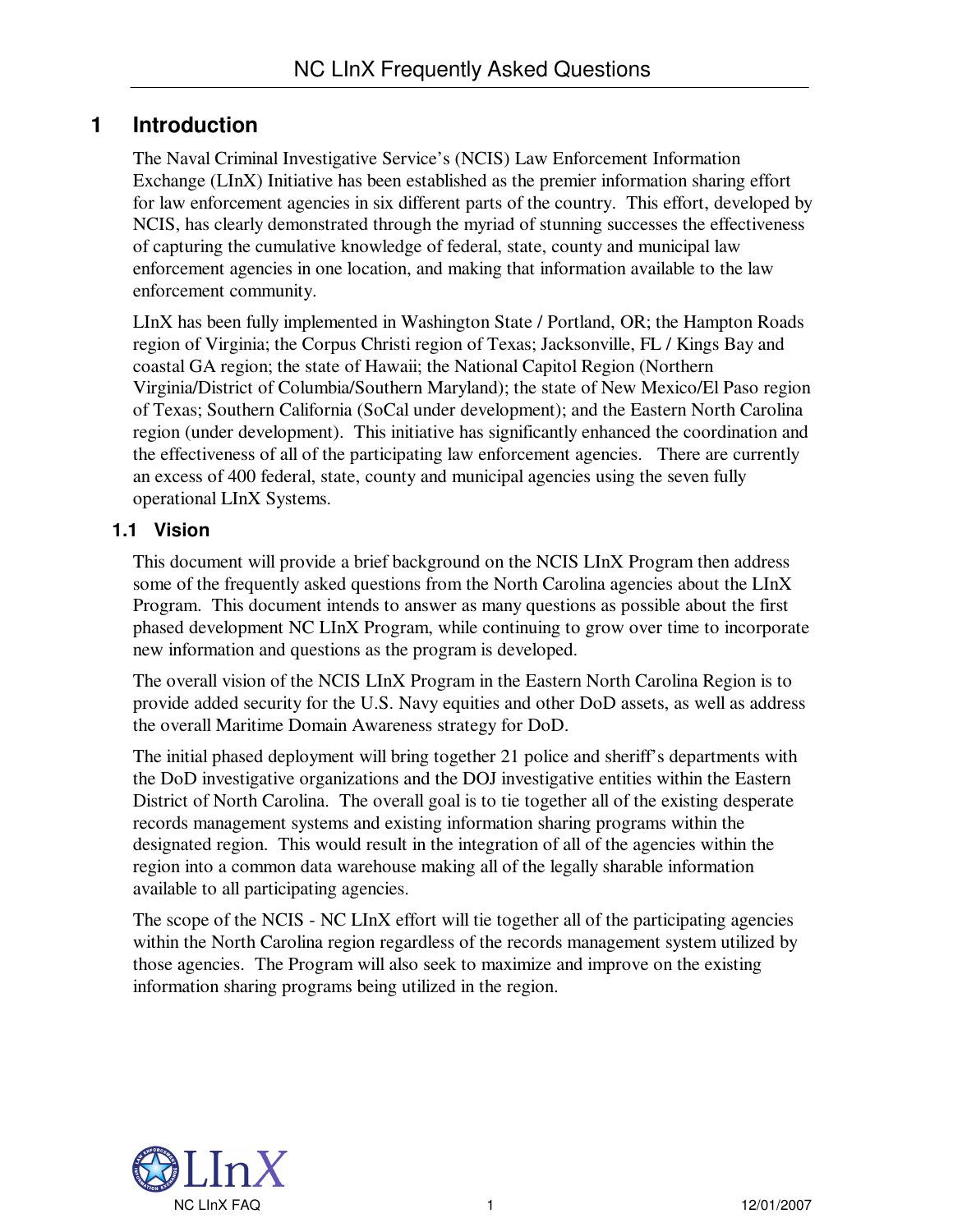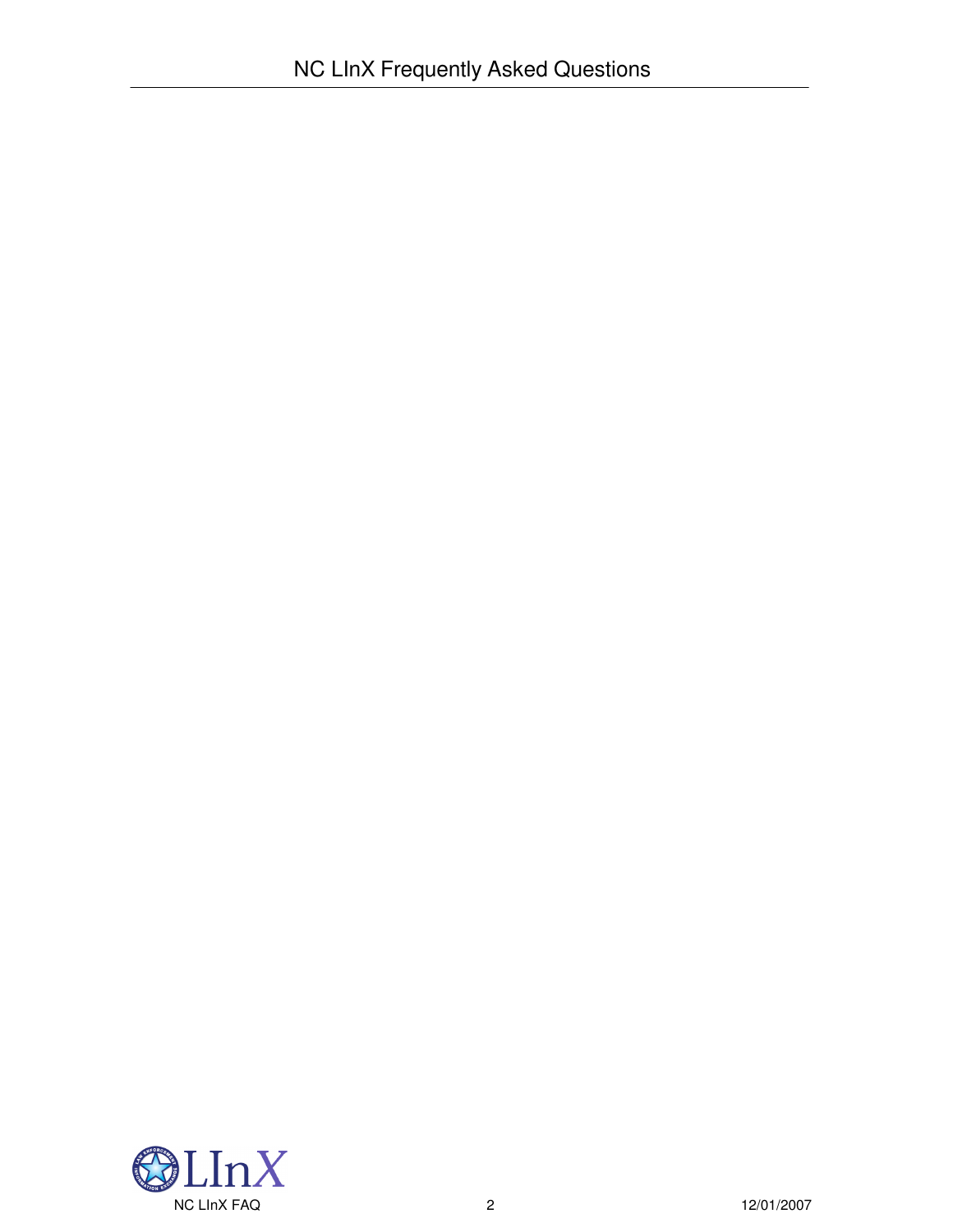# **2 Background**

# **2.1 Project Origin**

The Naval Criminal Investigative Service (NCIS) is the U.S. Navy's law enforcement organization with primary responsibility for criminal, counterintelligence, and counterterrorism investigations and operations, as well as force protection, the security of Navy/DoD assets and the development of law enforcement policy matters. NCIS has primary responsibility for liaison on all Navy investigative matters with federal, state, county and municipal law enforcement and intelligence agencies. The NCIS LInX Program was established to address issues that grew out of the attack against USS COLE and the September 11th attack on the United States. These acts of aggression dramatically accelerated the need for change in all areas of NCIS operations, providing impetus for NCIS to act quickly and prudently to address critical, emergent mission challenges. NCIS initiated the LInX effort to ensure effective information sharing with federal, state and local law enforcement agencies within selected regions of the country where critical DoD and naval assets are located.

Because of the numerous Navy interests in the current LInX regions, NCIS took a key leadership role in those communities and funded the implementation of the LInX projects. The requirements to maintain effective intelligence and operational capacities demand everincreasing amounts of information sharing technology, instant situational awareness, analytical capabilities and robust collaboration among and across all jurisdictional levels of law enforcement agencies in those areas of strategic importance to NCIS and the U.S. Navy.

# **2.2 Project Scope**

The NCIS mission to protect those DoD assets in the Region while supporting the Maritime Domain Awareness (MDA) strategy, has created the vision for the LInX Program to act as the overall integrator and interface between the municipal, county, state and federal agencies within the region as well as the state-wide Fusion Centers being developed. The LInX Program will aggregate and integrate all of the legally sharable regional law enforcement investigative data into one data warehouse environment and make that composite data available to the officers, investigators and analysts in all of the participating agencies. The analysts and investigators within the regional Fusion Center will also have access to the information thus enhancing their overall capability to fully integrate all of the local law enforcement information into their comprehensive intelligence programs and allow them to better connect the dots.

The overall impact of the LInX Program in the North Carolina region will be seen in more effective high impact terrorism and criminal enterprise investigations, and an improved ability to better address the increasing threat from all levels of cross jurisdictional violent crime.

The initial participating North Carolina municipal, county, state and federal agencies include:

- 1. Fayetteville Police Department
- 2. Goldsboro Police Department

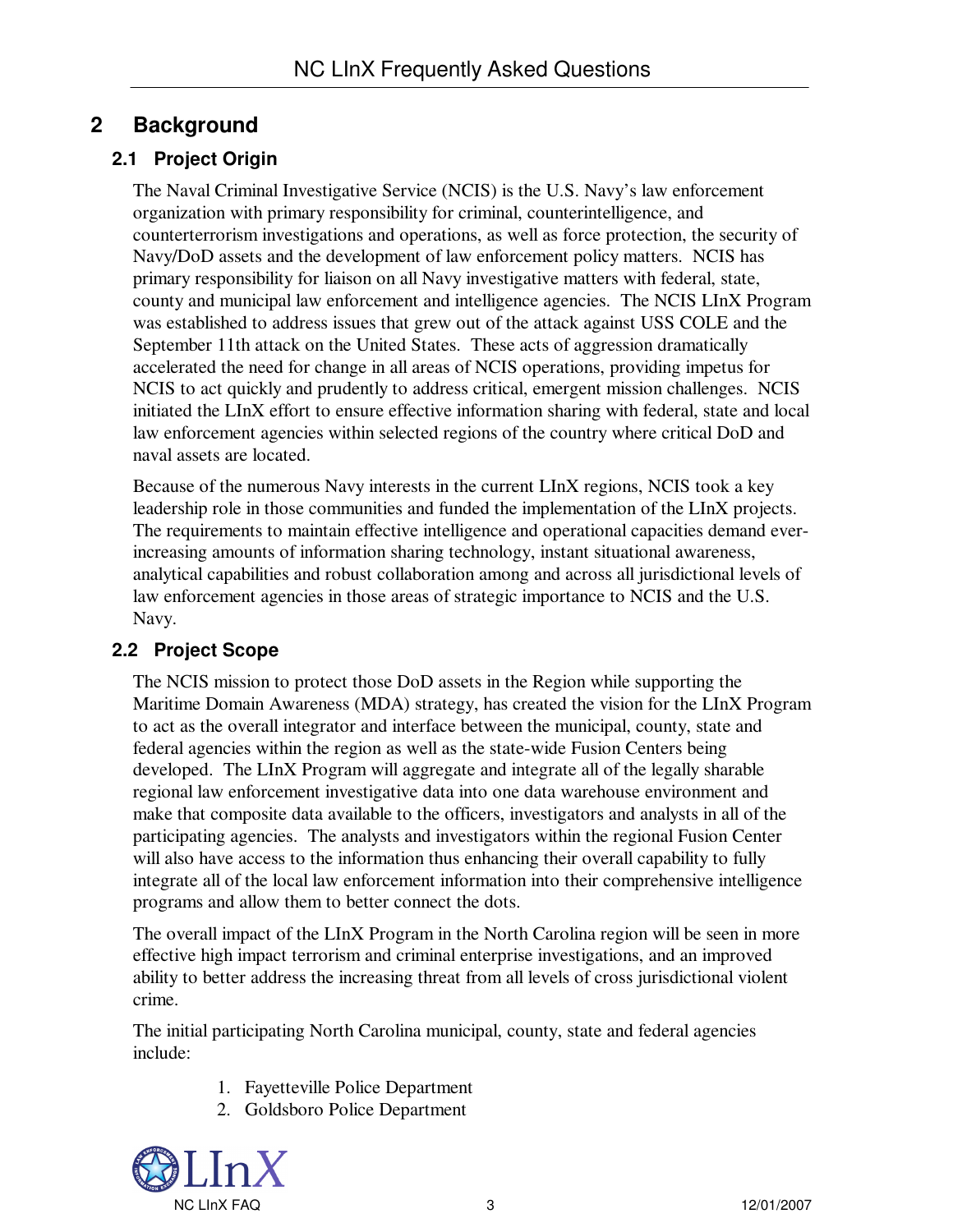- 3. Havelock Police Department
- 4. Jacksonville Police Department
- 5. Morehead City Police Department
- 6. New Bern Police Department
- 7. Richlands Police Department
- 8. Wilmington Police Department
- 9. Brunswick County Sheriff's Office
- 10. Carteret County Sheriff's Office
- 11. Craven County Sheriff's Office
- 12. Cumberland County Sheriff's Office
- 13. Harnett County Sheriff's Office
- 14. Hoke County Sheriff's Office
- 15. New Hanover Sheriff's Office
- 16. Onslow County Sheriff's Office
- 17. Wayne County Sheriff's Office
- 18. North Carolina State Bureau of Investigations
- 19. Naval Criminal Investigative Service
- 20. USA Criminal Investigative Command
- 21. USAF Office of Special Investigations

The region covered by the initial phase of the NC LInX deployment includes the following area of coverage within the Eastern District:



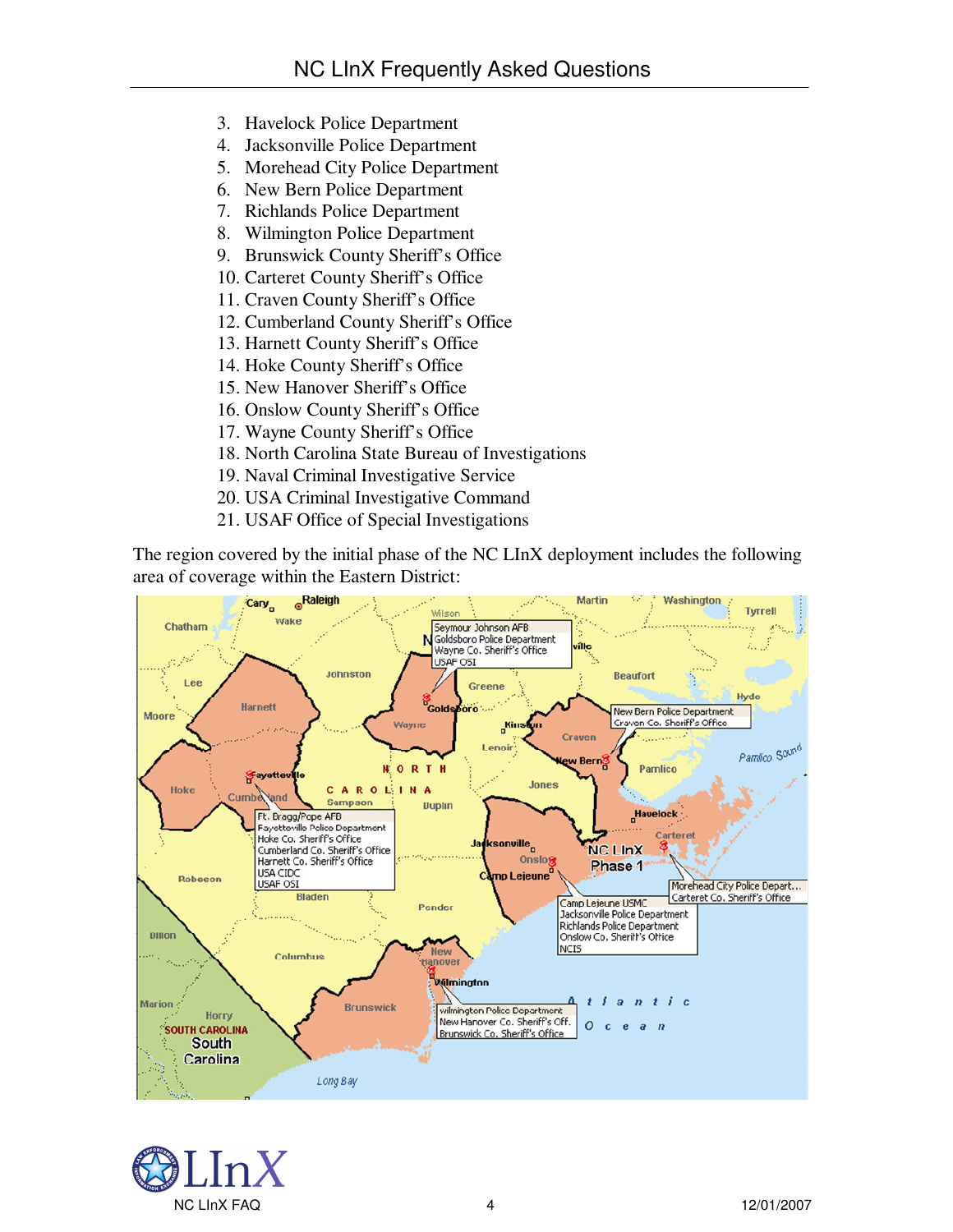# **3 How is LInX Different?**

What is the difference in all of the ongoing information sharing efforts?

# **3.1 CJIS N-DEx Project:**

- N-DEx is proposed as a national level means to integrate *all* law enforcement information nationally.
- Proposes records management system level interconnectivity with all 18,000 state and local law enforcement agencies, or existing information sharing regional systems or networks that combine agencies.
- State and local agencies must commit resources and fund their own connectivity to the system if they wish to participate.
- Query results are limited by the types of structured incident data provided.
- A "pointer" system is the proposed level of results returned to the average state or local agency user.
- Still underdevelopment with years before full national level deployment due to the massive scope and complexity of the effort.

# **3.2 OneDOJ R-DEx Project:**

- R-DEx is the DOJ Law Enforcement Information Sharing Program (LEISP) single source for sharing data from all of the DOJ investigative entities through a single connection to a federal data warehouse.
- Fully deployed of all available DOJ investigative information to state and locals is currently only through one location – Seattle LInX; while currently partially deployed in Jacksonville LInX (only limited FBI data available at this locations), DOJ has committed to full connectivity to all NCIS LInX Programs providing full R-DEx connectivity and access to all R-DEx information.
- Currently provides general access to limited DOJ investigative information.
- The "OneDOJ" primary focus of the R-DEx project is on solving the internal DOJ agency records sharing issues, not on promoting tangible results through comprehensive state and local sharing.

#### **3.3 Fusion Centers:**

- Effectively fuses people and agencies in a brick and mortar environment, while intelligence data is made available through agency specific terminals.
- Analysts generally have access to participating agency investigative and intelligence data through independent desperate systems requiring manual data manipulation to try to connect the dots.
- Manpower intensive program, especially for agencies with limited resources.
- Developed through grants provided by DHS with minimal standards or guidance on capabilities, governance or requirements for success.

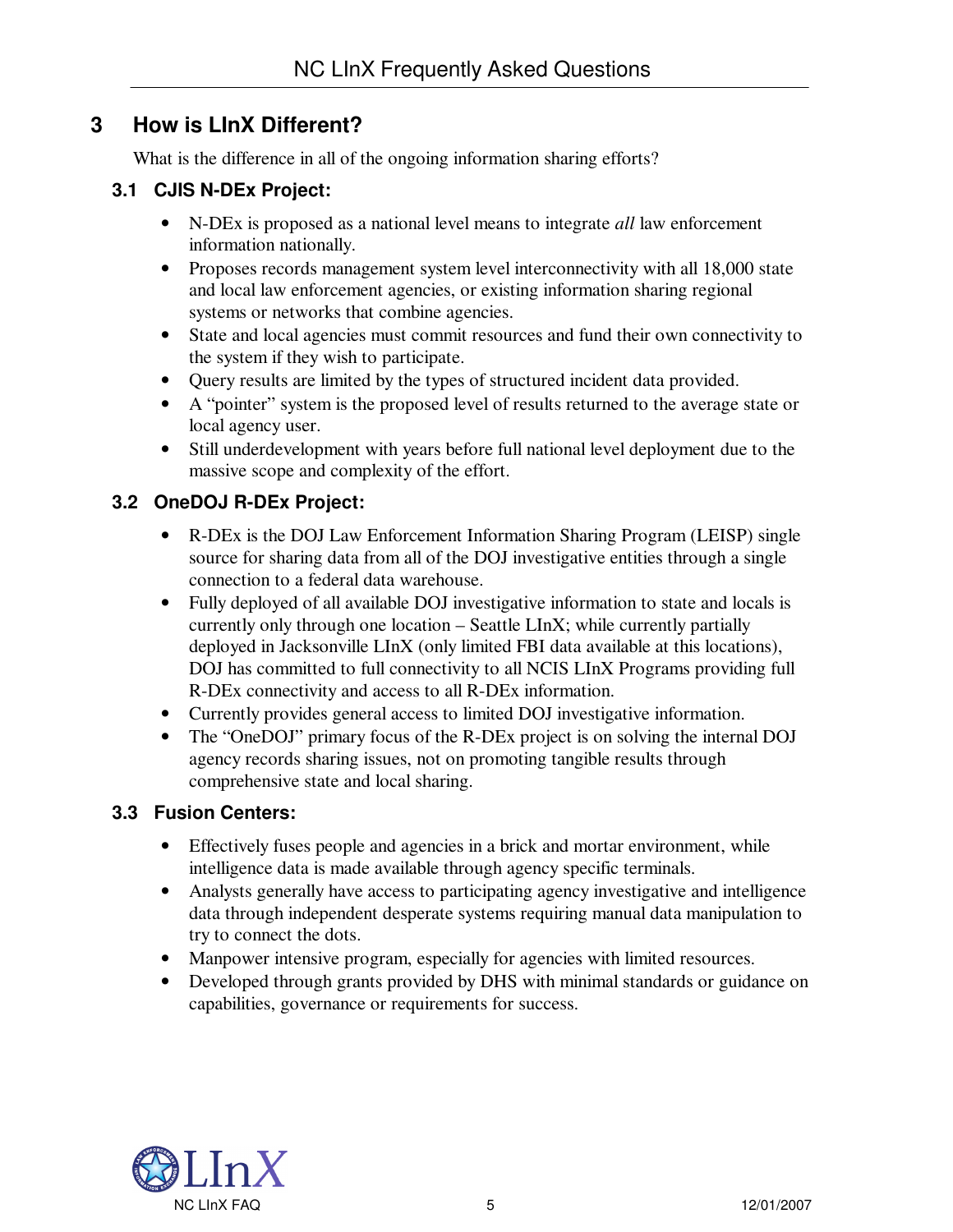## **3.4 NCIS LInX Program:**

- LInX is a Government owned non-proprietary program utilizing technology solutions that are commercial off the shelf applications integrated together to provide the best operational impact for the end users.
	- o The U.S. Government owns all rights and aspects of the LInX system with no vendor having any proprietary or intellectual property rights.
	- o Any vendor under contract to the Government could build or leverage the LInX system, as long as they maintain the established LInX standards.
- LInX is an integrator for all levels of federal, state, county and municipal investigative data and information across jurisdictions regardless of the data source, information system or network being used.
	- o It integrates all legally sharable structured and unstructured data to provide maximum operational impact for the end users.
	- o Develops a composite record of all relevant data from a single query.
	- o Provides for instant analysis linking associates many times removed.
- Enables all levels of existing state and local systems to achieve tangible results and interact with minimal impact on the local systems and network environments.
- Utilizes standards for each LInX site developed to ensure maximum participation and outcomes.
- Promotes and develops full governance infrastructure to ensure all levels of participation;
	- o Overcomes political issues and concerns about sharing data by establishing a multi-jurisdictional partnership, establishing a structured organization and processes, with rules, policies, legal reviews, sanctions and a means for dispute resolution.
- The LInX System was designed with security as a priority requirement from the start. Each LInX system must meet and pass Federal Certification and Accreditation security standards.
- LInX was designed and is evaluated by operational users not technical developers.
- LInX has a significant track record for success in the seven fully operational locations currently in use.
	- o LInX is the only acceptable environment where DHS, DOJ, DoD, state, county and municipal investigative records are shared in a fully collaborative manner.

#### **3.5 Commercial Solutions:**

- Proprietary information sharing solutions are available to the law enforcement community for purchase from private vendors.
- These solutions vary in the extreme in their capabilities and are generally implemented without adhering to any acceptable government standards.
- Most commercial solutions are highly proprietary making them expensive to deploy, effect changes, provide for maintenance, or add agencies once they are deployed.

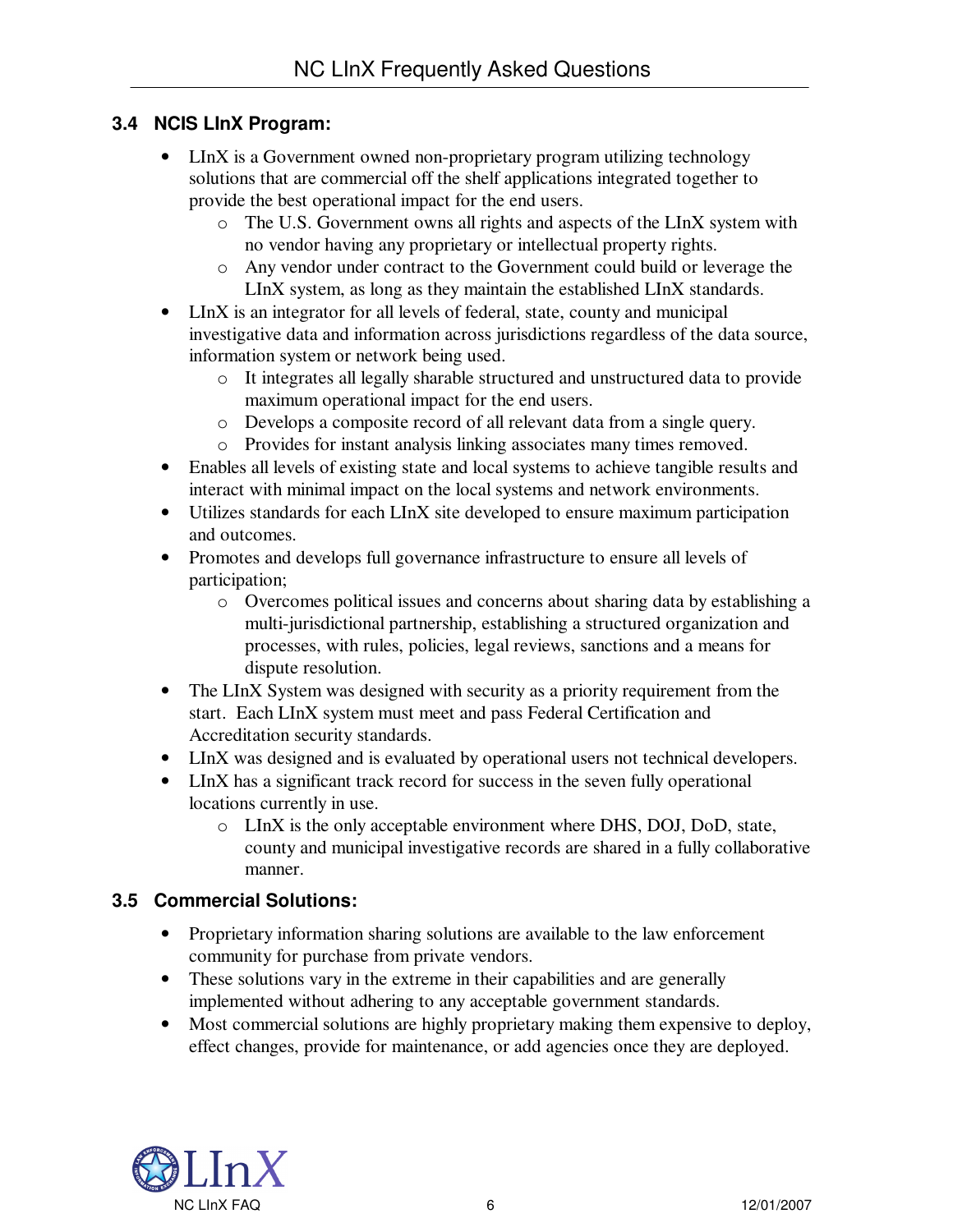#### **3.6 Summary:**

The non-commercial information sharing efforts are being developed and rolled out by different U.S. Government Departments with similar long range goals, but with different budgets and minimal or no interdepartmental coordination or collaboration.

- Utilizing the LInX Program as the backbone/foundation for the North Carolina law enforcement regional information sharing as well as supporting the current and future Fusion Centers, would provide a base for more effectively integrating all of the law enforcement records and information together in a regional manner.
- LInX will provide R-DEx, N-DEx, and other Federal law enforcement information sharing efforts with a standardized source of data that will allow them to more effectively connect the dots.

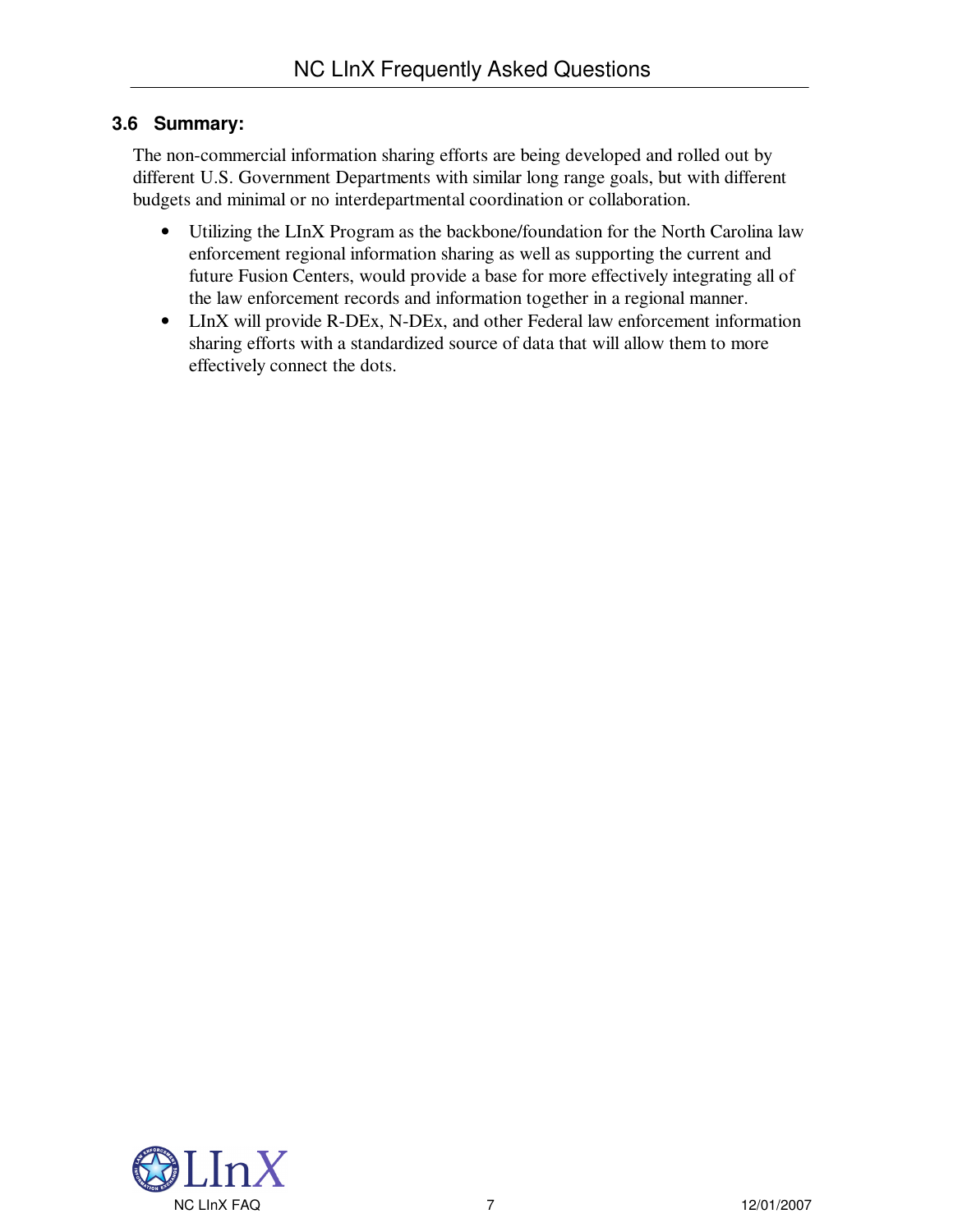# **4 User Information:**

# **4.1 Who determines what information is provided to the LInX System?**

The Governance Board determines what information will be stored in LInX. Each user agency will provide all legally sharable data to the LInX System within the guidelines of the Governance Board. Most CAD, RMS, and records systems contain a large amount of information that may be beyond the scope of the LInX System. The LInX System does not want:

- System password or admin files;
- Officer/personnel profiles;
- Personal information on officers or employees;
- Classified investigations;
- Data on undercover operations;
- Data on internal affairs investigations;
- Clearly identified intelligence data;
- Any information that would compromise officer safety or any sensitive investigation;
- Medical information or any restricted records.

The LInX System should contain all of the legally sharable information on:

- Incidents arrests, crimes, contacts, weapons, field interviews, citations, etc.;
- Mug shots and booking records;
- All investigative case reports, follow-up reports with available free text narratives.

#### **4.2 How are records deletions or purges controlled in the LInX System?**

With the LInX front porch interfaced to an agency's RMS, LInX picks up the record deletion information from the RMS electronically during the update process. LInX will delete the record automatically from the data warehouse. The LInX contractor will assist each agency with filtering the RMS data into the warehouse.

If the LInX System receives an electronic extract (i.e. data directly pushed from the agency RMS, CD ROM, etc.), and the record deletion is in the electronic file, LInX will delete the record automatically from the data warehouse during the update using the extract provided.

If LInX receives written reports or unstructured (free text) data and a report is deleted, the user agency must notify the LInX administrator of the deletion. The LInX administrator will then delete the record and confirm the deletion back to the requesting agency.

#### **4.3 What must an agency do to contribute information to LInX?**

The majority of the work to connect and contribute to LInX is being performed by the developmental contractors and vendors.

The LInX data warehouse must be installed in a secure location that can meet acceptable security accreditation standards. Participating agencies will be provided full access to the front porch to collect and transport the agency data to the data warehouse. Some agencies that participate in a larger regional network or commercial sharing solution (such as

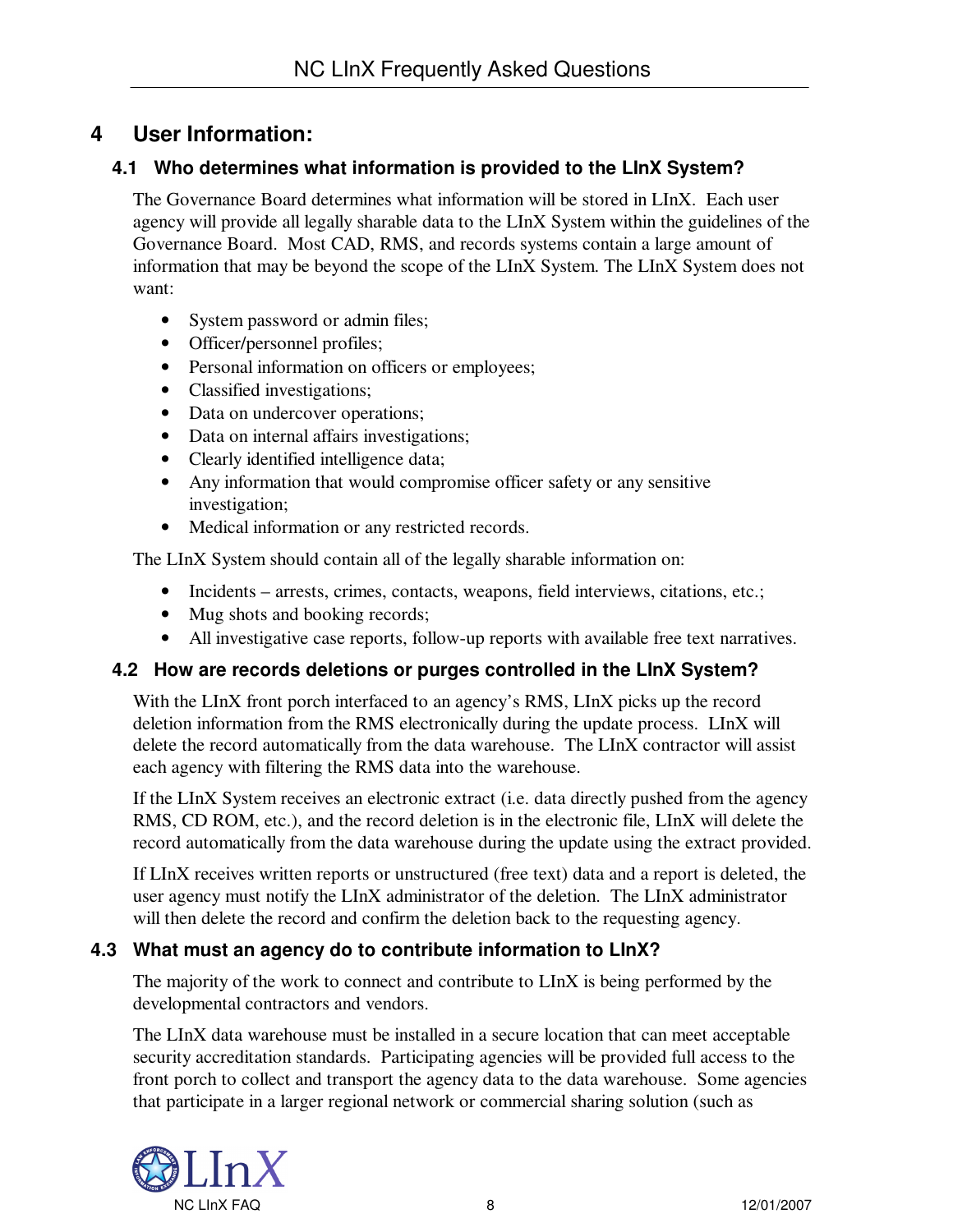Coplink), will be connected to the LInX System as a group via an interface or front porch with that solution. A single front porch can be installed to service an entire group of regionally networked agencies regardless of the source of the information.

#### **4.4 How much information must an agency divulge about its system and network?**

LInX is interested in the following information from participating agencies' systems:

- Sufficient network knowledge to connect/interface to the user agency;
- Sufficient records management system knowledge to receive data from the agency;
- Sufficient security policy information to ensure the security of LInX and the security of the agency's network;
- Current data schemas to permit accurate data mapping.

LInX does not want to know:

- The layout of an agency's network infrastructure;
- The password or personnel identification from any of the agency's internal systems;
- Access to restricted or sensitive agency data;
- Administrative privileges on agency computer systems.

As discussed herein, LInX has developed strict security standards and policies as part of an established certification and accreditation process, to ensure the system meets acceptable federal security standards. The information collected to accredit the system will not be disclosed to the public. The subsequent documentation is for use by only those participants as necessary to meet the security requirements, and as such will be secured and treated as sensitive law enforcement data.

#### **4.5 What security standards does LInX use?**

Currently the U.S. Navy accredits the LInX System according to the Department of Defense Information Technology Security Certification and Accreditation Process (DITSCAP). This process has been used to set the *minimum* standard the LInX System *must* meet based on the security level of the data stored in the system. The LInX System has been declared a sensitive but unclassified system, and it will contain **no** information above the law enforcement sensitive level, unless otherwise established by the Governance Board in conjunction with NCIS. The federal certification and accreditation process is a comprehensive assessment of the cyber and physical security for the entire LInX System. The accreditation addresses three major areas; integrity, availability, and confidentiality. Each of these three areas is broken down to physical, personnel, administrative, information, information systems, and communications.

A System Security Authorization Agreement (SSAA) for compliance with the DITSCAP standards, accreditation and the certification will be prepared, maintained by the NCIS Program Management Office and made available for the site Governance.

All information flowing through the LInX System outside a participating agency's facility is encrypted. The encryption process between the user and the data warehouse uses "at least" 256 bit encryption. The encryption process within the enclave of the data warehouse security infrastructure uses 1024 bit encryption.

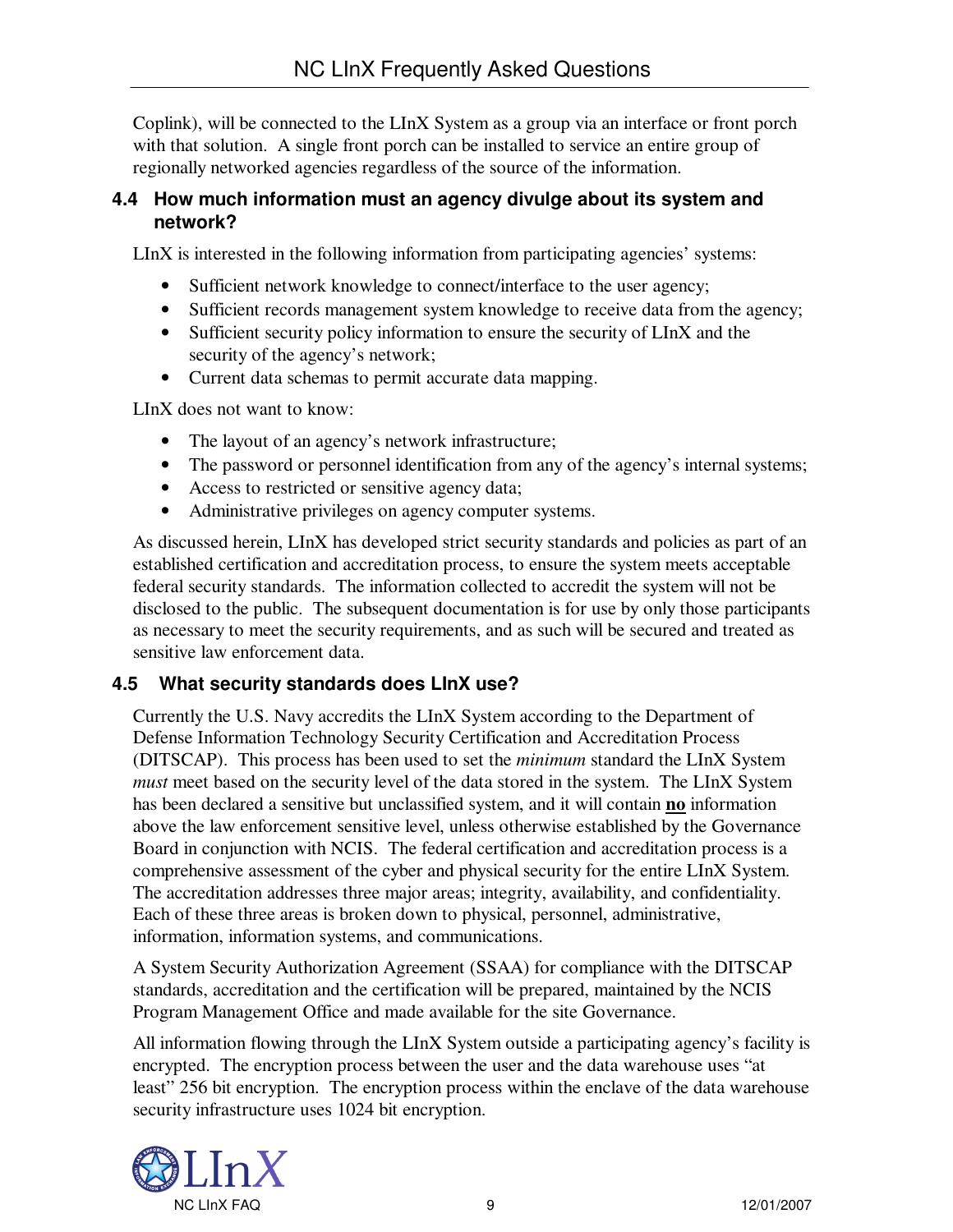As a LInX user agency and participant, the accreditation group will talk with each agency to first ensure the DITSCAP accreditation process addresses all the agencies concerns and policies, as well as being compliant with the individual agencies security standards. As stated above, this process sets the minimum accreditation and security standards for the system. The standards will be modified as necessary to ensure the SSAA addresses all of the security concerns of the LInX user community.

The accreditation process includes required audits of each system and ensures:

- The agency has at least the following policies and procedures in place:
	- o Minimum size of a password (8 char.);
	- o How often the passwords are changed (90 days Max.);
	- o Users are trained to log off the system when not in use;
	- o The agency performs regular security audits.
- The front porch server (if one is required to be located within the agency network or facility) is secured in a controlled access area.
- There is a physical access control policy to prevent unauthorized access to all LInX equipment.
- The agency is in full compliance with the accepted Security Policies.

#### **4.6 Who controls access and administers the LInX System?**

The overall governing authority for LInX is the Governance Board. This Board sets system wide policies and procedures for the LInX Region.

Each agency will have a system administrator and security administrator assigned to support the system. The system administrator can assign additional administrators or administer the system personally. Each agency is able to add, change or delete users for that agency and reset passwords internally.

The security administrator has the ability to monitor system usage by:

- Viewing who was on the system for what period of time;
- Viewing the queries made by user ID (the system logs the query results);
- Viewing failed attempts to access the system.

Unless otherwise approved by the LInX Governance Board, the System Administrator and the Security Administrator within a single agency are not the same person. These positions should/will not have the ability to cross perform functions to ensure the maximum level of security and control on system information by all participating agency personnel.

All activities in LInX by all levels of users is subject to complete audit on at least a semiannual basis or as directed by the Board or the NCIS PMO. In matters involving individual agencies, the head of any participating agency can request an independent audit of all information contributed by that agency from his Security Administrator.

Oversight policies are put in place to address system misuse with appropriate and enforceable sanctions.

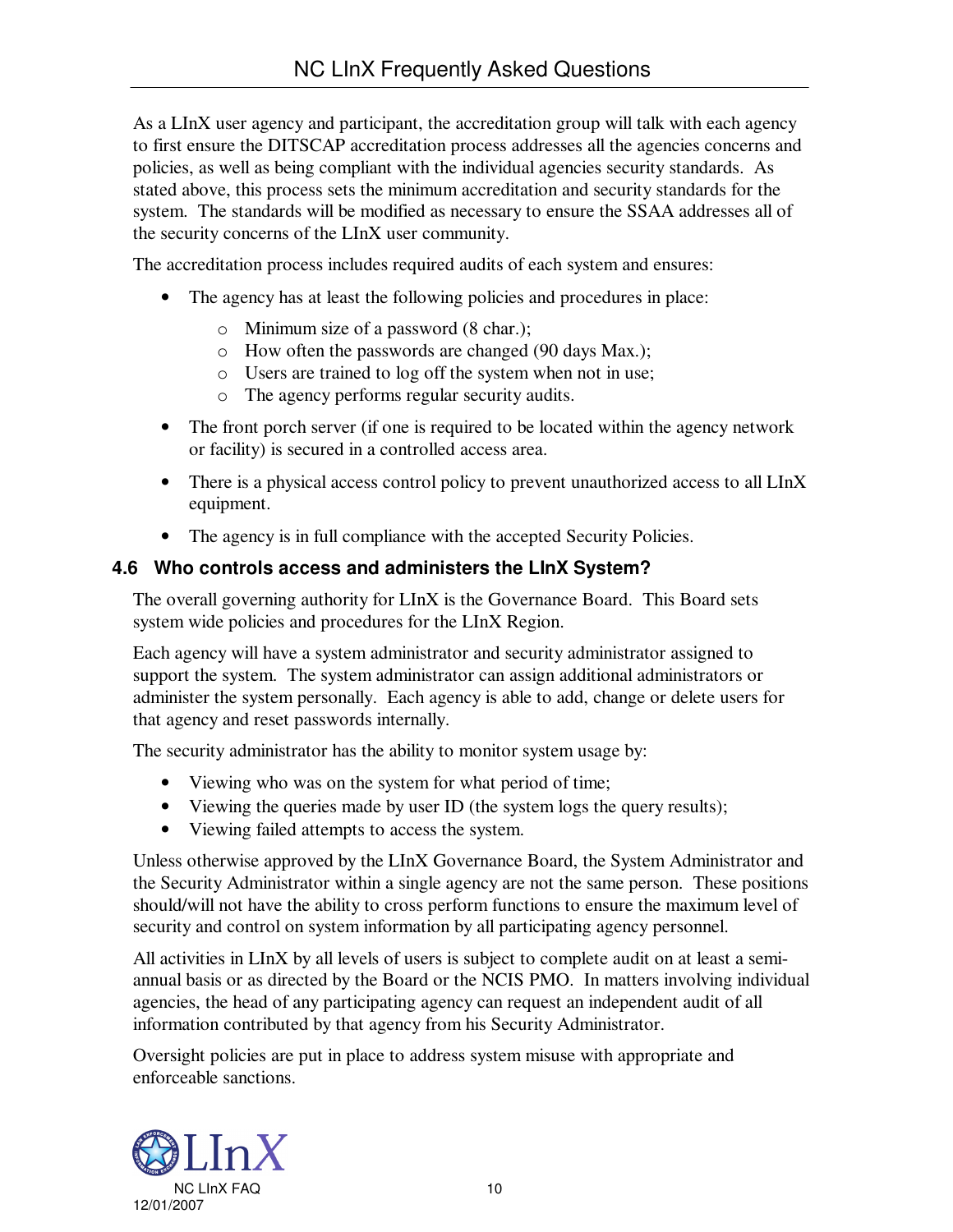# **4.7 How will the Fusion Centers interface with LInX?**

The LInX data warehouse will be located in a secure federal facility to provide for maximum security. Upon agreement and approval of the Governance Board, the North Carolina Fusion Center analysts will have direct access to all of the data contained within the system. Most Fusion Centers utilize distributive search tools that will have the capacity to query the LInX system and return results to the intelligence analysts in the Centers without compromising the security of the LInX System. The analysts will have the ability to utilize the search results in ongoing analytical products used to address terrorist threats within the greater North Carolina area while remaining in full compliance with the established user agreements and rules of operation.

As a result of the LInX system being incorporated into the Fusion Centers the analysts and investigators will have unprecedented access to all of the legally sharable law enforcement information within Eastern North Carolina, regardless of the source of that data.

# **4.8 Will intelligence data be made available to the LInX users?**

The access that the Fusion Center analysts will have to the LInX System will be a one-way query capability only, where the Fusion Centers may conduct a query of the LInX system, but the LInX users will not have knowledge of or access to any of the Fusion Center intelligence systems through the LInX system. No aspect of the Fusion Center will be accessible by any LInX user through LInX. All activity of either level of user will be fully audited in compliance with all system privacy and security requirements.

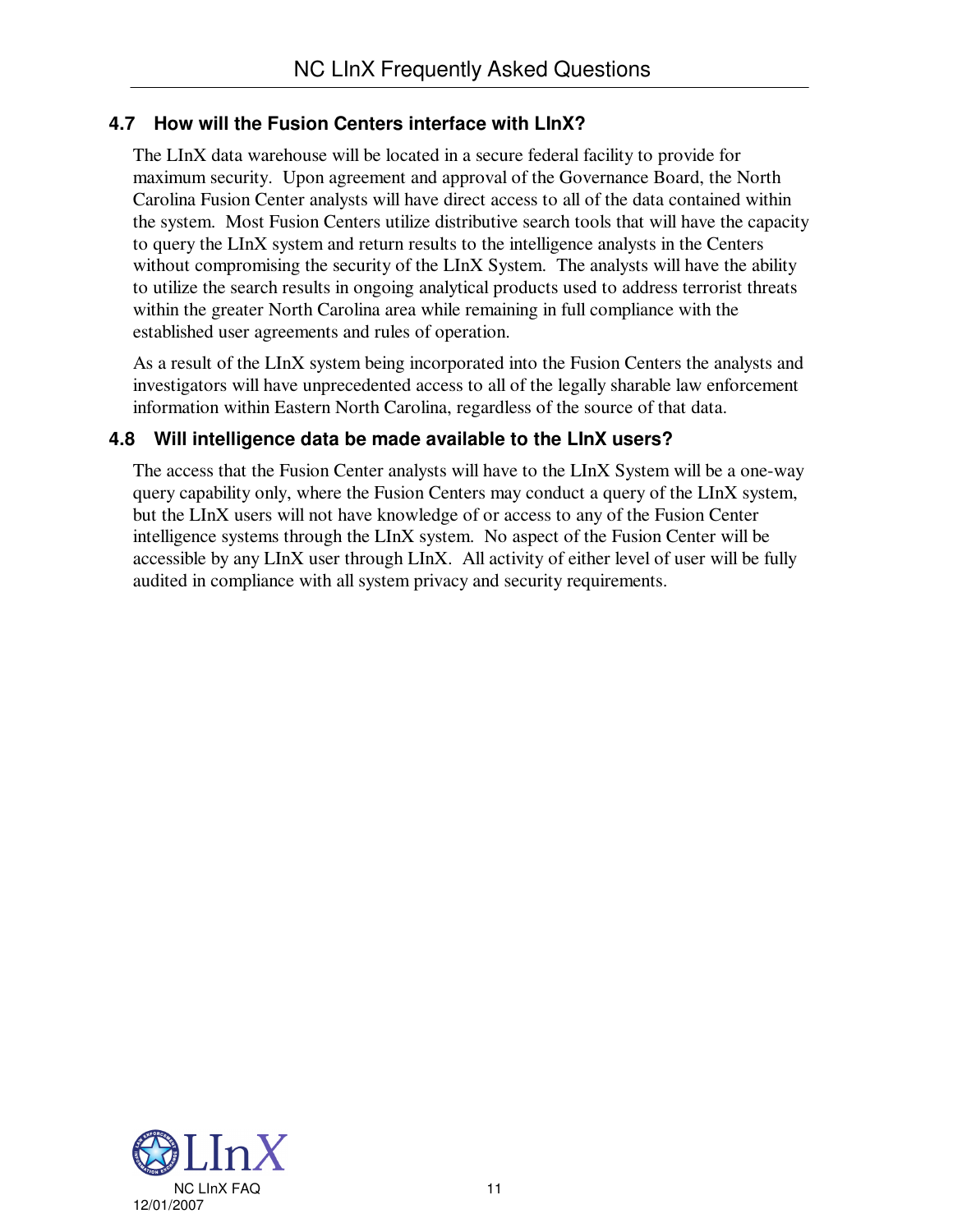# **5 Privacy Questions**

### **5.1 What are the Privacy Impact Assessment and Privacy Impact Statement?**

The Privacy Impact Assessment (PIA) is a documented assessment of the entire LInX System which includes information such as:

- The type of information/data in the system;
- System management;
- Who will use the information:
- How will agencies access the information;
- What controls are in place to prevent misuse;
- The attributes of the data in the system;
- The potential effects of the system on an individual's privacy;
- Classification of the information in the system;
- Maintenance of administrative controls.

The Privacy Impact Statement addresses any issues raised in the PIA and establishes guidance and direction to ensure that the privacy of individuals are being/will be safeguarded.

Both the PIA and the Privacy Impact Statement are documents that are prepared and maintained as part of the accreditation process for each LInX System. These documents are maintained by the sponsoring Federal Agency. A PIA must be prepared for all federal information sharing efforts.

# **5.2 Can any level of legal action result directly from a LInX query? (How will the system be used?)**

#### *The data content of LInX will not be considered available for use as definitive probable cause for purposes of arrests, searches, or seizures or other legal action that will require any court testimony.*

A hit alone on the LInX System is not probable cause, but is an indicator only that data, a report or other information exists in the Records Management System of an identified participating agency. A positive hit in the LInX System should be considered only one element in effective law enforcement for building an investigative case that could lead to probable cause for arrests, searches and seizures, etc.

By written and adopted LInX Policy, the data from the LInX System is not considered, and should not be used for, original documentation for probable cause from any participating agency that will result in direct legal action on the part of the querying agency.

Correct LInX procedure requires the agency which provided access to the data be contacted by the inquiring investigator to confirm that the data is accurate and up-to-date. In some circumstances, the hit which will be confirmed with the originating agency may be the major or only element necessary to "initiate" an investigation, obtain a search warrant, detain or make an arrest. For instance, a confirmation of investigative information existing in a participating agency's Records Management System on an individual or a hit on a vehicle, event or property, must have a confirmation made from the original documentation

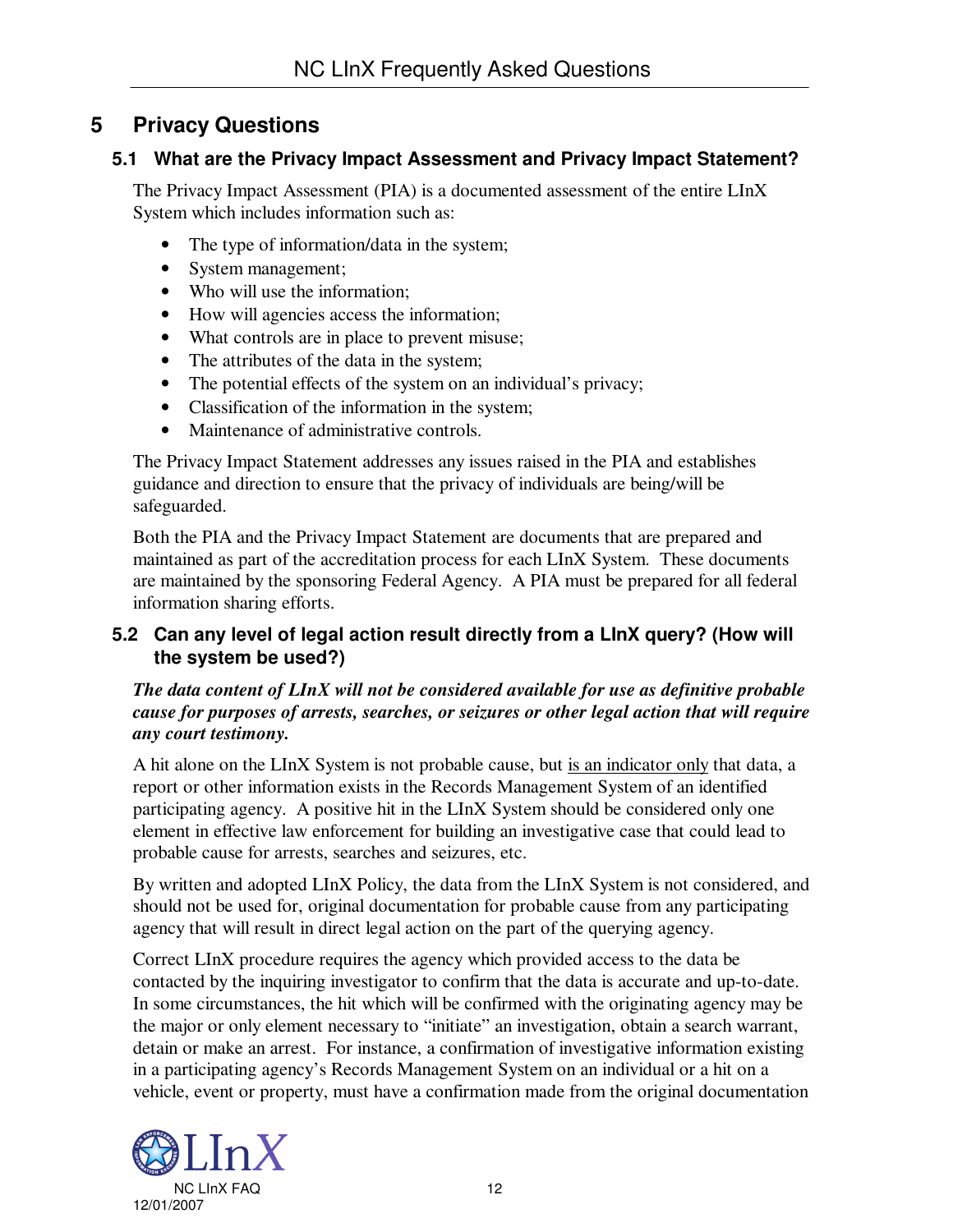from the original agency and not solely rely on or utilize the documentation obtained directly from the LInX query to support any activity that would likely lead to testimony. The confirmation of the validity of the information from the originating RMS could be enough cause to initiate appropriate and reasonable action.

Records relating to Violent Gangs, Terrorist Organizations, Convicted Persons on Supervised Release, Convicted Sexual Offender Registry, Protection Orders, and other officer safety alerts that may be included within the LInX System do not require immediate hit confirmation and are designed to provide law enforcement officers with adequate warning regarding individuals who have had involvement in violent criminal activities or are known to represent potential or immediate danger to the officer and/or the general public.

# **5.3 Will the LInX contain intelligence data or files?**

The LInX System will contain only law enforcement investigative information obtained from existing police records management systems which will include jail and booking records. The LInX System is not intended for, and will not be used for the storage or commingling of law enforcement intelligence information.

The LInX System could provide the capacity for interfacing with a separate system used for the storage and analysis of law enforcement intelligence information, but that interface will consist of a query only capacity. No intelligence will be move to, accessed by or stored in the LInX System.

# **5.4 Is the content of the LInX System "Secret" or classified?**

As stated herein, the information contained in LInX is not classified above the sensitive law enforcement level (which requires confidentiality, but remains unclassified). All of the information contained in the system is derivative investigative information obtained from municipal, county, state and federal records systems.

LInX has the capacity to interface with classified systems, but only to allow those systems to make one-way secure queries of the LInX System. Classified systems would not be queried from the LInX System and no classified data would be transferred or stored in the LInX data warehouse.

#### **5.5 Who has oversight of the LInX System?**

The LInX System operates under a shared management concept between the participating federal, state, county and municipal law enforcement agencies and users. The body charged with oversight of the North Carolina LInX System is referred to as the Governance Board.

The operational concept and design of LInX is intended to be managed and controlled by the Board which consists of the heads from the participating or contributing agencies. The Governance Board acts as an advisory and policy board assuming responsibility for the administrative control of the system. The Board assumes responsibility for all aspects of the LInX Program by all of the authorized agencies within the region, who are participating.

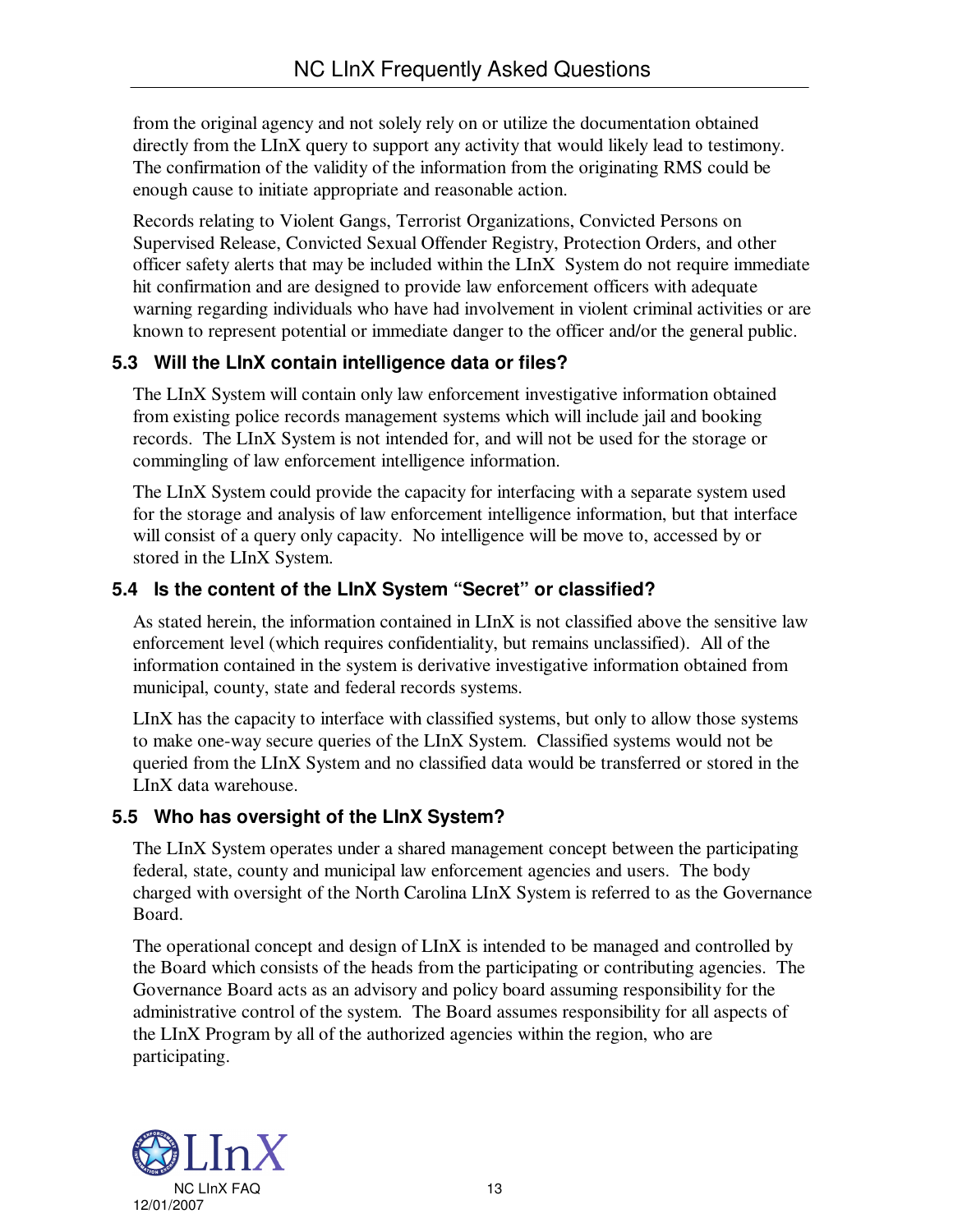The Board will establish the:

- Charter:
- Memorandum of Understanding (MOU);
- Rules for operating the system;
- Privacy Impact Assessment and Privacy Statement;
- Security Plan;
- Security Policy;
- Defined membership and level of participation standards;
- Potential enforcement of misuse sanctions;
- System planning, deployment, expansion and administration;
- System enhancement and grant management along with approving the necessary hardware and software for use on the system.

Some of these duties may be delegated to a Governance or other supporting committee, but in all cases the Governance Board is the final arbiter in all matters involving any operational policies that impact the LInX Program in the North Carolina area.

# **5.6 What information will the LInX System contain?**

Information will be collected from a number of federal, state, county and municipal sources and will include all information that can be legally maintained within a law enforcement agencies records management system, to include at least the following categories of information:

- Police Department Automated Field Reporting—Field interview/reporting and structured incident level information;
- Police Department Records Management Systems—investigative and follow-up investigative information in structured and free text formats;
- Computer Aided Dispatch/911—Dispatch information and 911 call data;
- Criminal Records Management System—Data related to criminal activity;
- Jail/Parolee Information (JMS)—Inmate information from booking to release;
- Gang Information—important data on violent criminal gangs;
- Law Enforcement Photo Information—index of available law enforcement photographs;
- Naval Criminal Investigative Service (NCIS), U.S.A.F. Office of Special Investigations (OSI), and the U.S. Army Criminal Investigative Command (CID) investigative information comes from electronic investigative reports located at the agency Headquarters;
- DOJ agency investigative information will come from electronic investigative reports contributed from systems located at the agency's headquarters. The data will be contributed either through the DOJ R-DEx data sharing system or placed directly into the LInX System. The DOJ data includes the FBI, DEA, ATF, USMS and Bureau of Prisons for the North Carolina region.

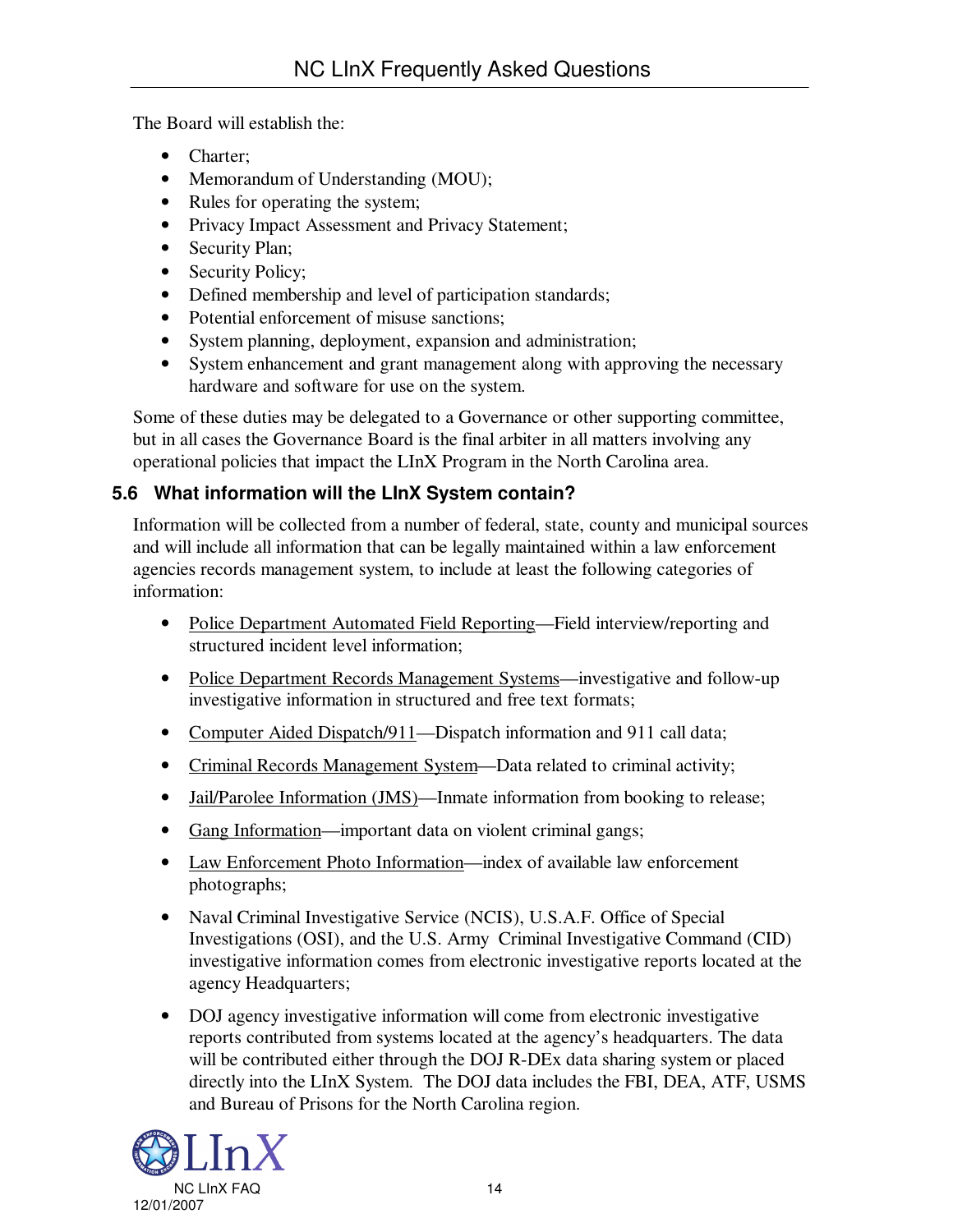• ICE will contribute investigative and other immigration data through their internal systems as an interface through ICEPIC with the LInX Program.

# **5.7 Is LInX a legal entity?**

LInX is a federally sponsored multi-jurisdictional, joint cooperative effort to put duplicative law enforcement structured and unstructured investigative and incident data into a data warehouse environment, and making that data warehouse available to all participating agencies for review and analysis of the combined data.

As such, the LInX System is not a legal entity, as the information contained therein is derivative information from the records management systems of the participating agencies, where the ownership of that information is strictly maintained and fully controlled by the contributing agency. The LInX data warehouse is not a system of records.

#### **5.8 Is a participating agency allowed to make secondary dissemination of another agency's information without approval of the owner of the data?**

As delineated elsewhere herein, in the Memorandum of Understanding (MOU) and in the Rules of Operation for LInX, all of the information contributed by an agency remains the property of that agency and can not be used or disseminated without the consent of the originating party/agency.

The fact that the information has been exposed through the LInX data warehouse is *NOT* implied as permission to disseminate or use the information without the permission of the originating agency.

#### **5.9 Who owns the data in the data warehouse?**

As delineated elsewhere herein, in the MOU, and in the Rules of Operation for the LInX System, all of the information contributed by an agency remains the sole property of that agency and can not be used or disseminated without the consent of the originating party/agency. As such, the data warehouse is not a new system of records.

#### **5.10 How are Freedom of Information or Privacy Act requests to be handled?**

All Federal or State FOI, Privacy Act or public disclosure requests for the disclosure of information contained in LInX will be made to the originating agency who maintains ownership of those records. The LInX Governance Board will adopt a dissemination and disclosure policy.

All public disclosures of any information contained within any LInX System may only be disclosed in full compliance with all of the laws, ordinances or accepted regional policies.

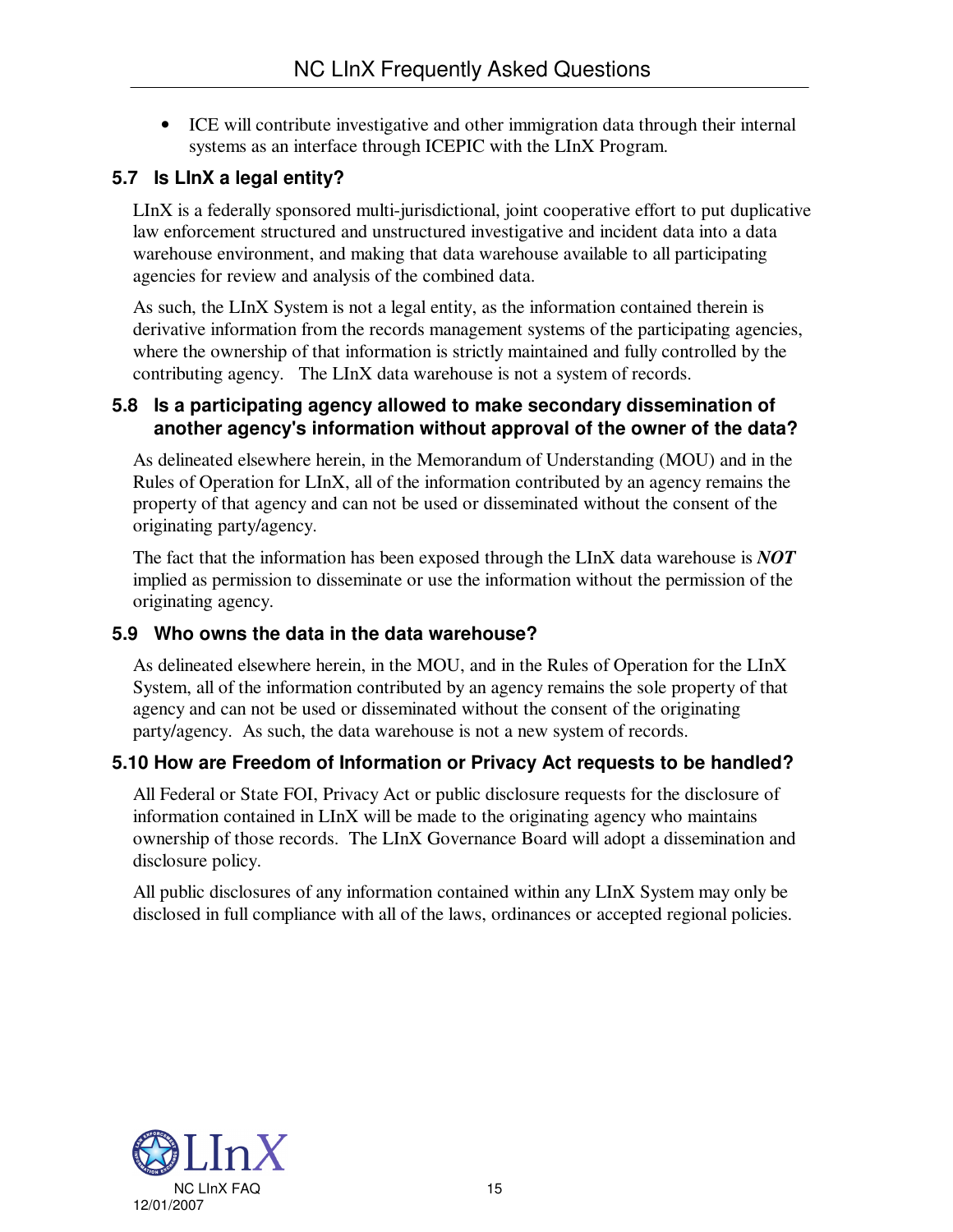# **6 Other Frequently Asked Questions**

#### **6.1 Who is participating in the NC LInX Program, (which federal, state, county or municipal agencies)?**

The initial phase of the North Carolina LInX Program will consist of the following initial contributing agencies:

- 1. Fayetteville Police Department
- 2. Goldsboro Police Department
- 3. Havelock Police Department
- 4. Jacksonville Police Department
- 5. Morehead City Police Department
- 6. New Bern Police Department
- 7. Richlands Police Department
- 8. Wilmington Police Department
- 9. Brunswick County Sheriff's Office
- 10. Carteret County Sheriff's Office
- 11. Craven County Sheriff's Office
- 12. Cumberland County Sheriff's Office
- 13. Harnett County Sheriff's Office
- 14. Hoke County Sheriff's Office
- 15. New Hanover Sheriff's Office
- 16. Onslow County Sheriff's Office
- 17. Wayne County Sheriff's Office
- 18. North Carolina State Bureau of Investigations
- 19. Naval Criminal Investigative Service
- 20. USA Criminal Investigative Command
- 21. USAF Office of Special Investigations

Participating Federal agencies will include "OneDOJ" through R-DEx, and DHS through ICEPIC at a time to be determined by those entities and the NC Governance Board.

Subsequent phased expansion will be subject to resource availability and will seek to include *all* law enforcement entities from the Eastern North Carolina law enforcement community.

In addition to those participating entities listed above, the NC LInX Program will also seek to include connectivity with the Hampton Roads LInX and the National Capital Region LInX. All other agencies and data sources will be added at the discretion of the Governance Board, pending the availability of resources.

#### **6.2 How does LInX gain access to federal, state, county and municipal law enforcement information?**

LInX builds on or leverages programs, networks and technical efforts existing or underway by enhancing those efforts and creating new information sharing capabilities, while fostering agreements between all of the participating agencies. For communities without

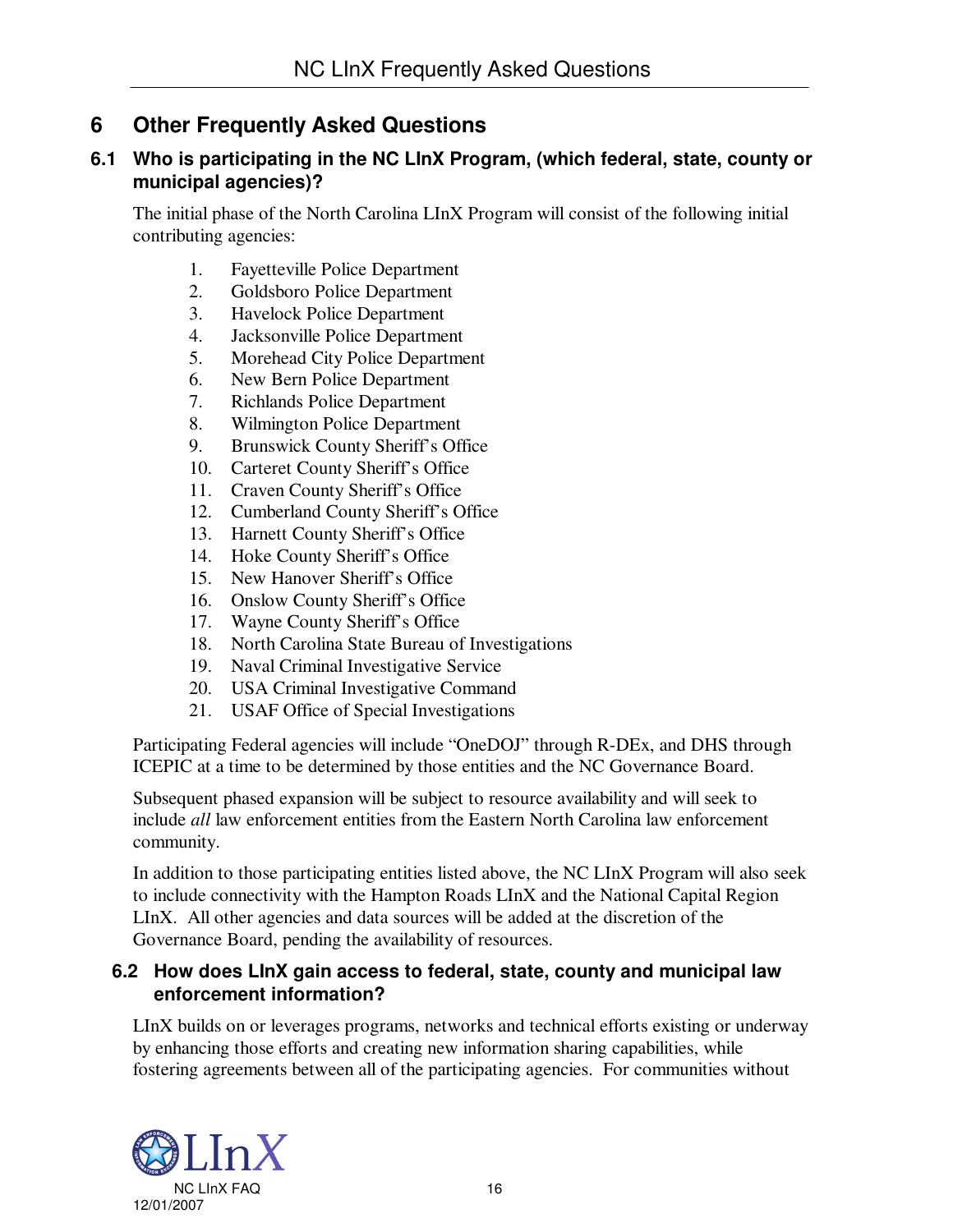networks or organized information sharing efforts, LInX provides the help to put in-place the necessary information sharing infrastructure.

The technology that allows LInX users to gain access to the system relies on encrypted web-services between the agencies' users and the data warehouse.

The LInX System has introduce a unique concept that allows any records management system, or existing information sharing system to contribute to the data warehouse at a minimal impact to the agency's system. The unique capability is referred to as the front porch. The front porch is a special function that is established between a single, multiple or networked RMS and the data warehouse allowing all of the legally sharable RMS data to be standardized to NCIC standards and converted to the Global Justice XML Data Model (now referred to as the NEIM data model), then transferred to the data warehouse. This unique structure has greatly reduced the cost of interfacing any RMS to the data warehouse, making information sharing for law enforcement easy, affordable and secure.

# **6.3 How will LInX protect federal, state, county and municipal investigative data so as to not jeopardize ongoing investigations, confidential information, and other sensitive data?**

LInX uses in-place state-of-the-art information security tools to control access to law enforcement sensitive information, to include robust authentication, role-based security access levels and full auditing capabilities. Users will only be able to access information that they have been authorized to have access to.

# **6.4 What are the levels of access built into the LInX System?**

Tactical Level - This level of access is provided to line or patrol officers, which allows them to use the system for quick look-up for all names, addresses, vehicles and incidents in the LInX System. All users will have this access.

Investigative / Analytical Level - This level of access is provided to criminal investigators and analysts to see all structured and free text source documents, conduct analysis on those documents and provide link analysis for the information contained therein.

Administrative / Security Level - This level of access is provided for system administrators as well as the security administrators for each participating agency.

Restricted / Sensitive / Task Force Level - This level of access will be developed to allow for a special isolated inclusion capability for very restricted information related to specialized task forces, highly sensitive investigations, and any investigative information that requires court authorization for disclosure (i.e. Federal Grand Jury, Title III, etc.).

All access to this level will be granted in writing by the Board, highly controlled and administered on a need to know basis only.

# **6.5 What are the access controls built into the LInX System?**

Access to data and applications within the data warehouse is controlled using appropriate database management techniques. To insure data security, users will only perform an operation only if that user has been authorized to perform that operation. A privilege is an authorization to perform a particular operation; without privileges, a user cannot access

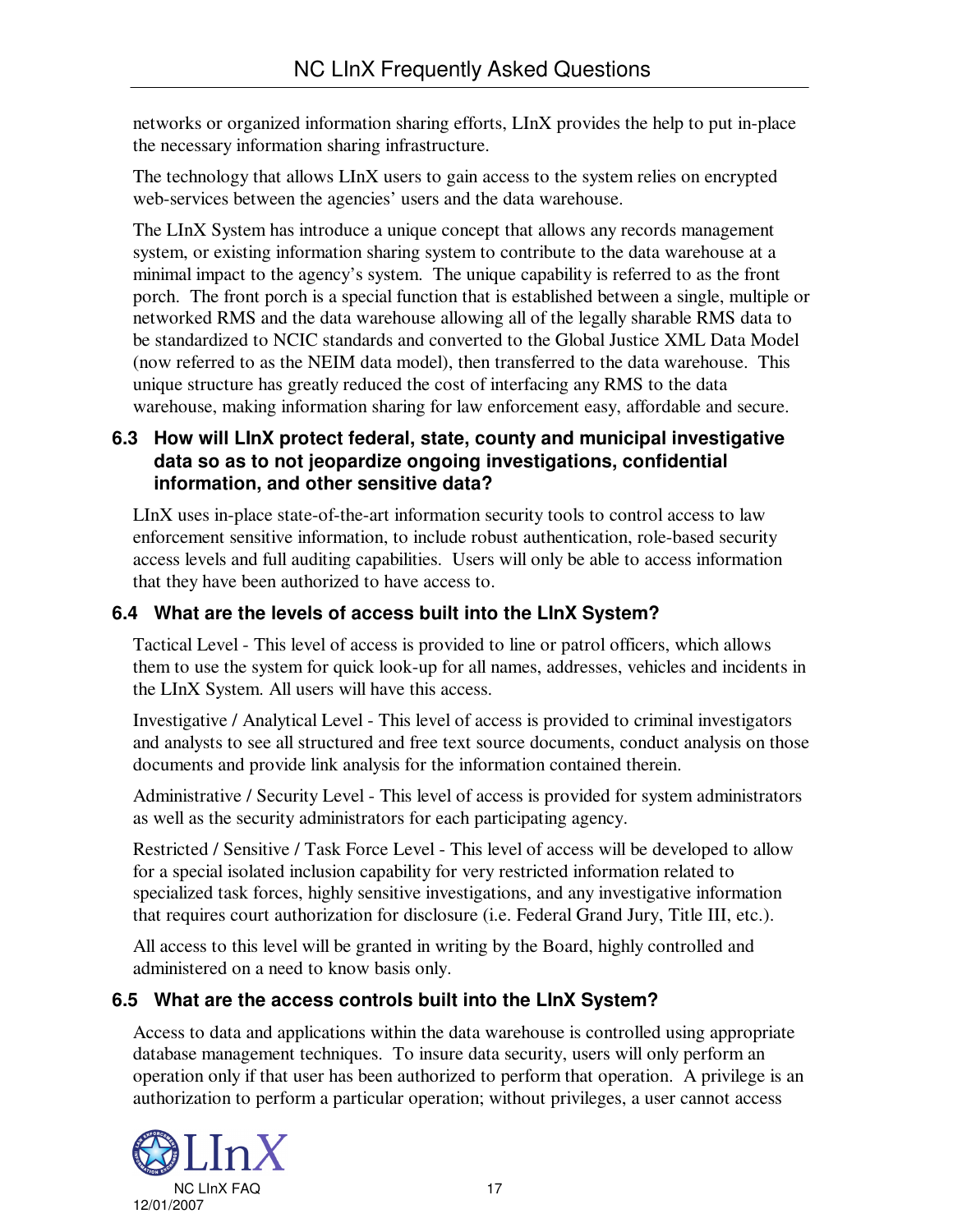any information in the data warehouse. To ensure data security, users are only granted those privileges that they need to perform their specific job functions. A single user account can not be allowed to access the warehouse with more than one session at a time unless approved by an appropriately designated authority. Profiles can also be used to disable a user's session after a designated period of inactivity.

The system maintains tight control over which privileges a user is granted and under what conditions these privileges can be used. These features are used to enforce separation of duties based on user roles and responsibilities. They are also used to strictly limit access to the warehouse, its data, and applications in order to protect them from unauthorized access, disclosure, modification, or erasure.

The warehouse has the technical ability to restrict each user's access to only that information necessary for operations and for which the user has the need-to-know. Access control is implemented in such a way as to duplicate use restrictions within the participating agency's' source databases. Wherever possible, user roles and access restrictions are standardized across agencies. The data warehouse employs user certificates and has the capability to utilize PKI certificates.

# **6.6 How will LInX comply with legal requirements such as 28 CFR?**

Every effort is made to comply with all federal and state legal and regulatory requirements to include 28 CFR, FOIA, as well as making sure that any and all state privacy and confidentiality requirements are supported by this effort. Some of the issues that are being addressed include—secure storage of information, inquiry/search/ audit capability, controlled dissemination, public disclosure and the review and purge process.

Even though the system does not contain any level of intelligence data, the LInX System was built to be fully compliant with 28CFR Part 23.

# **6.7 What data formats can be imported into the LInX data warehouse?**

The LInX System can ingest just about any and every records management system data format. It has collected and successfully ingested structured data, such as the data in many law enforcement records management systems—citations, incident reports, pointer systems, etc. It can also ingest many unstructured forms of data, such as those created during investigations—free text documents. LInX is using an open decoupled architecture and only commercially available technology, so it can take advantage of any and all tools necessary to get the information into the data warehouse and have it available to the officers, investigators and analysts within the community.

#### **6.8 What database management system does the LInX System use?**

The current LInX System is built on an Oracle relational database management system (RDBMS).

#### **6.9 What are the basic capabilities of the LInX System?**

The basic capabilities that are delivered with the LInX System include:

- simple query, structured entity search (person, incident, vehicle, weapon),
- free text search.

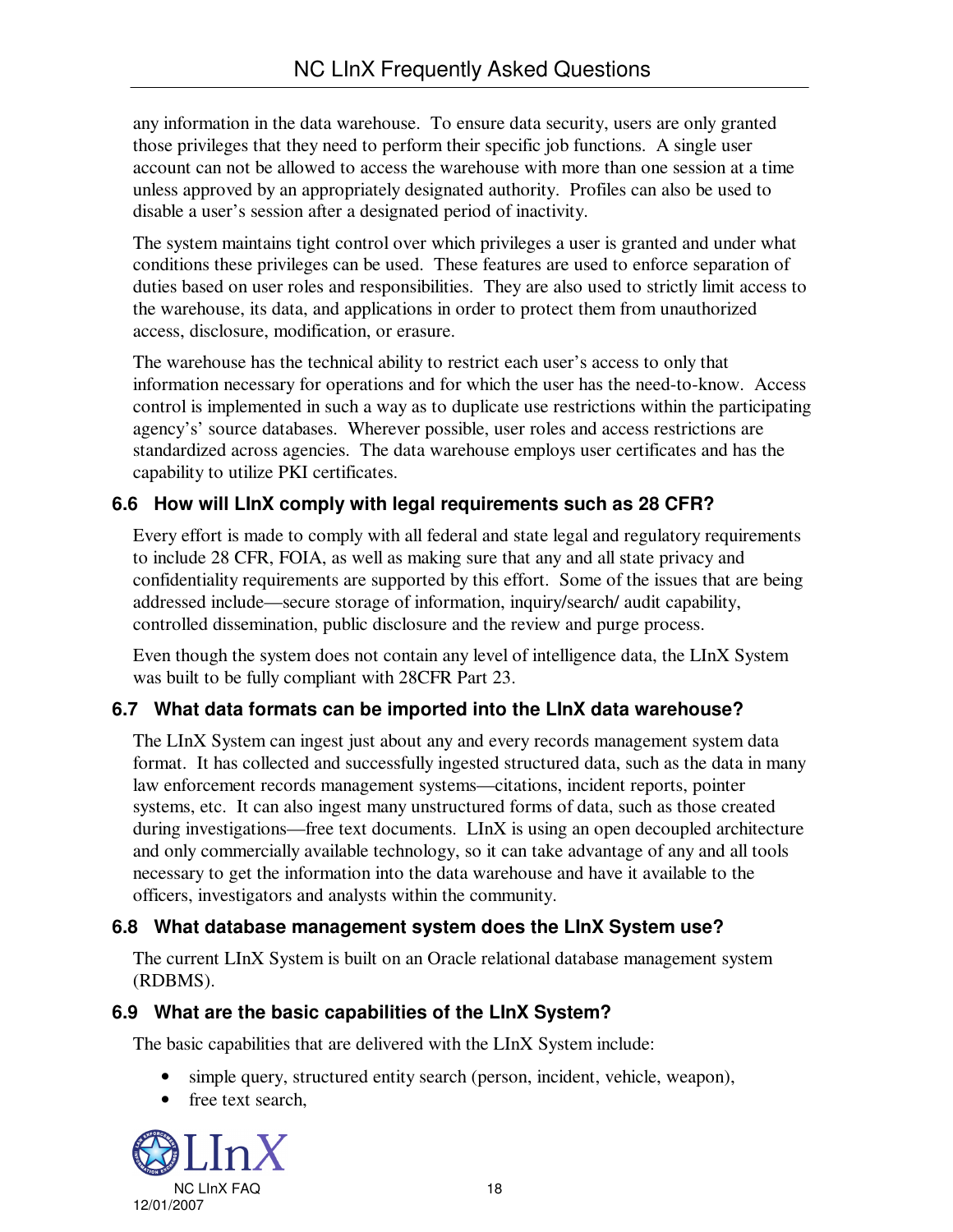• link analysis.

Additional enhancements and capabilities such as geospatial mapping may be added based on available funding, unique requirements, and in-general as the project matures.

# **6.10 Will all capabilities be available to all users?**

No. Patrolman and other tactical level users will only have access to tactical query and structured entity searches which will return information on searched names, addresses, vehicles, phone numbers and incidents. Investigators and analysts will have access to all of the LInX capabilities based on the assigned roles.

# **6.11 What are link diagrams?**

Link diagrams are used to create a visual depiction of the relationships between entities (people, addresses, vehicles, incidents, etc.) from the collected information in the data warehouse. The LInX effort currently includes the Adobe-SVG link analysis product which will assist investigators by uncovering, interpreting, and displaying complex information in easily-understood chart format.

The LInX Program can also support external special use link analysis programs such as i2 Analyst Notebook, Visual Analytics, etc.

# **6.12 What hardware is required for users to access the LInX data warehouse?**

The LInX data warehouse only requires a standard PC or similar capability, a web browser, high speed internet connectivity, and the appropriate access level assigned by the system administrator.

# **6.13 What is the data warehouse?**

The LInX data warehouse is a centralized group of servers designed and formatted to facilitate tactical, investigative, strategic, and management decisions. It includes federal, state, county and municipal agencies' investigative and incident structured and free text data. The LInX warehouse consists of the following components:

- Data Dictionary Describes the data elements, formats and textual description of the purpose and about the structure of the data in the system. The Data Definition Language will be used to describe tables, columns, constraints, indexes, and relationships.
- Data Extraction and Transformation Tools Tools that allow the warehouse to extract data from law enforcement records systems.
- Analysis and End User Tools Tools used in the LInX data warehouse include various online analytical processing tools described below. This component makes the system functionally viable as an analytical system.

Users can produce linkages based on information supplied from multiple agencies, thereby painting a more complete picture of the activity of individual criminals, as well as the impact of organized enterprises on crime in the area. The structure of the warehouse will provide relational, multi-dimensional, and hybrid forms of on-line analytical processing. The processes implemented for maintaining the database (e.g., data extraction,

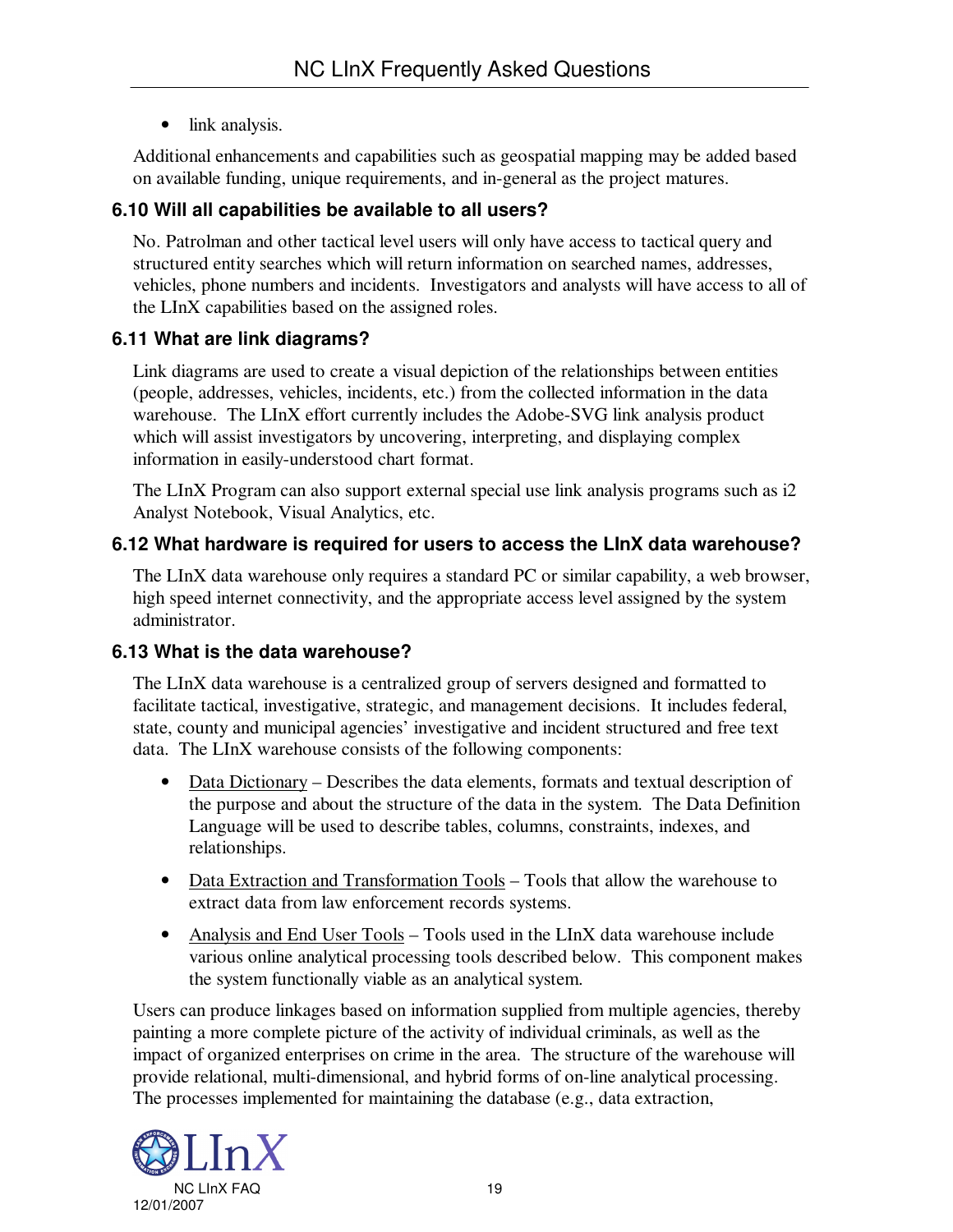transformation and loading) will simplify the importation of data from the contributing agencies through the front porches.

# **6.14 What is meant by Auditing?**

The LInX data warehouse includes an audit capability for the system and its users. The system logs all user actions to include time of user queries, actual queries executed, query results, alerts set, and notifications received. A permanent tape backup will be maintained in compliance with public disclosure, FOI and Privacy Act requirements for a period as prescribed by the laws, ordinances, policies and regulations of the participating agencies.

# **6.15 Will LInX Users have access to NCIC Criminal Histories?**

The policies and configuration of the LInX Program does not permit access to the State Information Switch. As such, direct access to data bases such as NCIC, State DMV, Wants and Warrants, etc will not be available through the LInX System. If at a later date the Governance Board determines that access to the State Switch is appropriate (and concurred with through in-depth legal review), then access will be reconsidered, based on funding, legal and security review and acceptance.

Currently users of the LInX System undergo training for system use and do not undergo the appropriate training for obtaining NCIC certification (including the testing required for this certification). As such, any future consideration for allowing LInX users to access the State Information Switch would take this requirement into consideration.

# **6.16 Deconfliction**

If the system contains all available legally sharable investigative and incident information for the participating law enforcement agencies within a region, then deconfliction for all levels of cases becomes a matter of policy. Without the use of LInX, deconfliction would be the result of personal knowledge of on-going regional activities or hit-or-miss phone calls to agencies in hopes of determining if another agency is working a similar case or on similar subjects.

As long as all of the available the RMS and investigative information has been at least indexed in the LInX data warehouse, a quick check of the system will revel at a minimum, a pointer to another investigation that could be active or provide supporting information. Directing these checks becomes a matter of policy for every participating agency making deconfliction easy and a normal course of business.

#### **6.17 How will LInX be accessed?**

The system will be accessed via the internet. Users and administrators currently access LInX using a browser that operates on both the public and/or private networks.